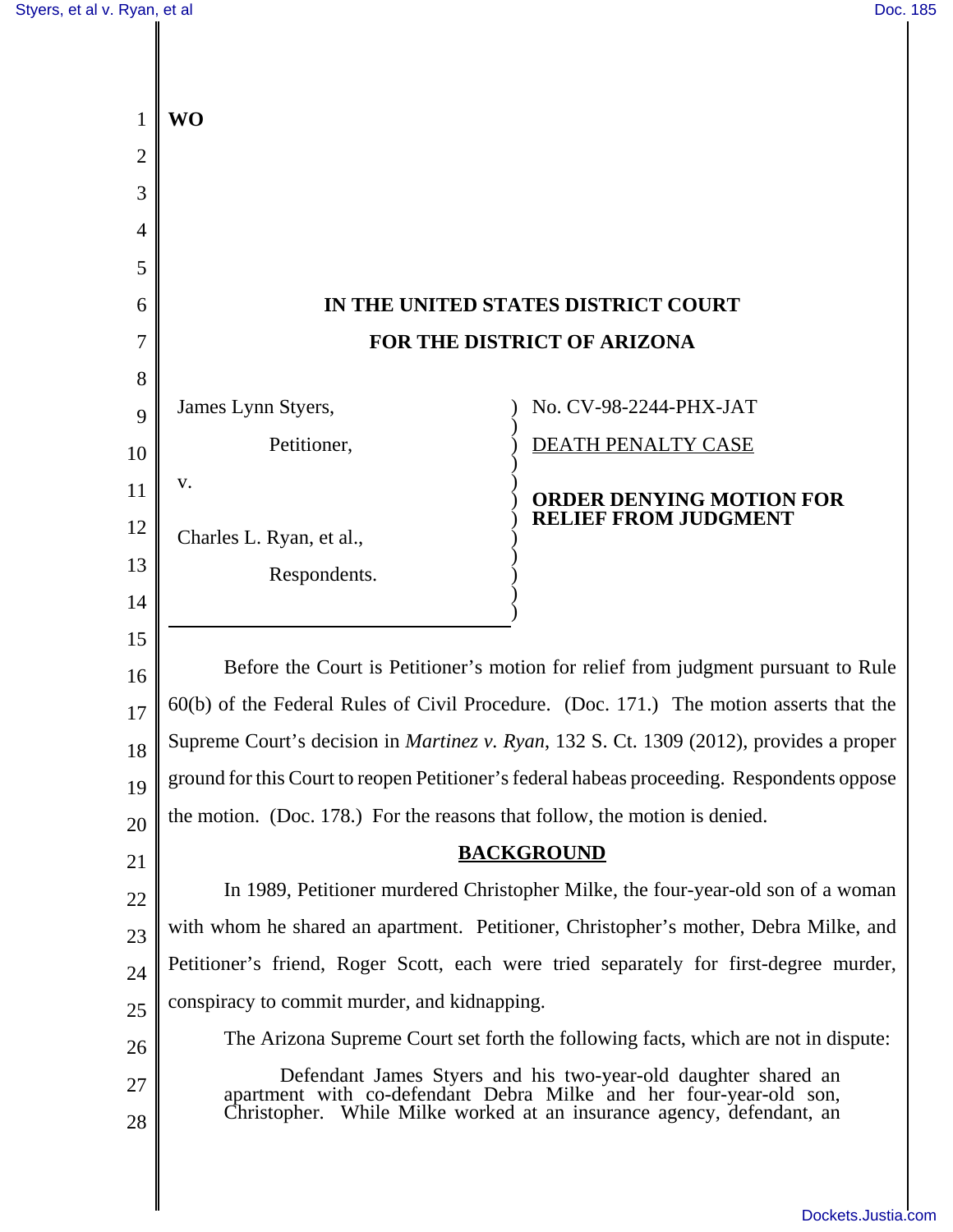| 1              | unemployed and disabled veteran, watched Christopher.                                                                                                                                                                                          |
|----------------|------------------------------------------------------------------------------------------------------------------------------------------------------------------------------------------------------------------------------------------------|
| $\overline{2}$ | On Saturday, December 2, 1989, defendant and Christopher left their<br>apartment around 11:00 a.m. Defendant told Milke that he was going to                                                                                                   |
| 3<br>4         | Metrocenter. Christopher wanted to go along to see Santa Claus. Milke said<br>they could take her car. Defendant and Christopher picked up defendant's                                                                                         |
| 5              | longtime friend, co-defendant Roger Scott. Defendant took Scott to two<br>drugstores and then the two men and the boy had pizza for lunch at about 1:00                                                                                        |
| 6              | p.m. After lunch, they drove out to the desert. Christopher was told they were<br>going to look for snakes in the wash. Instead, Christopher was shot three times<br>in the back of the head, and his body was left lying in the wash.         |
| 7              | Scott and defendant then drove to Metrocenter. They arrived around                                                                                                                                                                             |
| 8              | 2:30 p.m., separated, and defendant enlisted the help of a Sears employee to<br>"look" for Christopher after defendant told the employee that Christopher had<br>disappeared from the restroom while defendant was in a stall. While defendant |
| 9              | and the employee were "looking" for Christopher, they ran into Scott and                                                                                                                                                                       |
| 10             | defendant acted surprised to see him at Metrocenter. Defendant asked Scott<br>if he had seen Christopher, and Scott said he had not. Defendant called mall                                                                                     |
| 11             | security at 2:30 p.m. After mall security was unsuccessful in locating<br>Christopher, the police were called around 4:00 p.m. Defendant also told the<br>police that he brought the boy to Metrocenter to see Santa Claus and that he         |
| 12             | had disappeared from the Sears restroom while defendant was in a stall.                                                                                                                                                                        |
| 13             | Defendant told the police that he and Christopher ate lunch at Peter<br>Piper Pizza and then went to Metrocenter. Later that evening, when defendant                                                                                           |
| 14             | and a police officer were retracing defendant's activities that day, defendant<br>first mentioned that he had been with Scott that day. Defendant said that he,                                                                                |
| 15<br>16       | Christopher, and Scott ran errands and ate lunch. Defendant said he then took<br>Scott home, and defendant and Christopher went to Metrocenter at around 2:00<br>p.m. They entered Sears and that was where Christopher disappeared.           |
| 17             | Defendant called Debra Milke several times while the police were                                                                                                                                                                               |
| 18             | searching Metrocenter. Defendant stayed with the police at the mall until 3:00<br>a.m. the next morning. Ultimately, the police took him to the police station to                                                                              |
| 19             | get a taped statement, and then took him home. The police arrested defendant<br>at his apartment on Sunday evening, December 3.                                                                                                                |
| 20             | Co-defendant Scott led police to Christopher's body in the wash in<br>northwest Phoenix. Christopher had been shot three times in the back of his                                                                                              |
| 21             | head. Later, police located, near the murder scene, some spent .22 caliber shell<br>casings and one live .22 round that were similar to bullets found in defendant's                                                                           |
| 22             | possession. A pair of black tennis shoes belonging to defendant was found in<br>the parking lot near Sears at Metrocenter Mall. These shoes had a tread                                                                                        |
| 23             | pattern similar to shoeprints found next to Christopher's body in the wash.                                                                                                                                                                    |
| 24             | State v. Styers, 865 P.2d 765, 769-70 (Ariz. 1993) ("Styers I").                                                                                                                                                                               |
| 25             | A jury convicted Petitioner of first degree murder (on both felony-murder and                                                                                                                                                                  |
| 26             | premeditated theories), conspiracy to commit first degree murder, child abuse, and                                                                                                                                                             |
| 27             | kidnapping. With respect to the murder count, the trial court found three statutory                                                                                                                                                            |
| 28             | $-2-$                                                                                                                                                                                                                                          |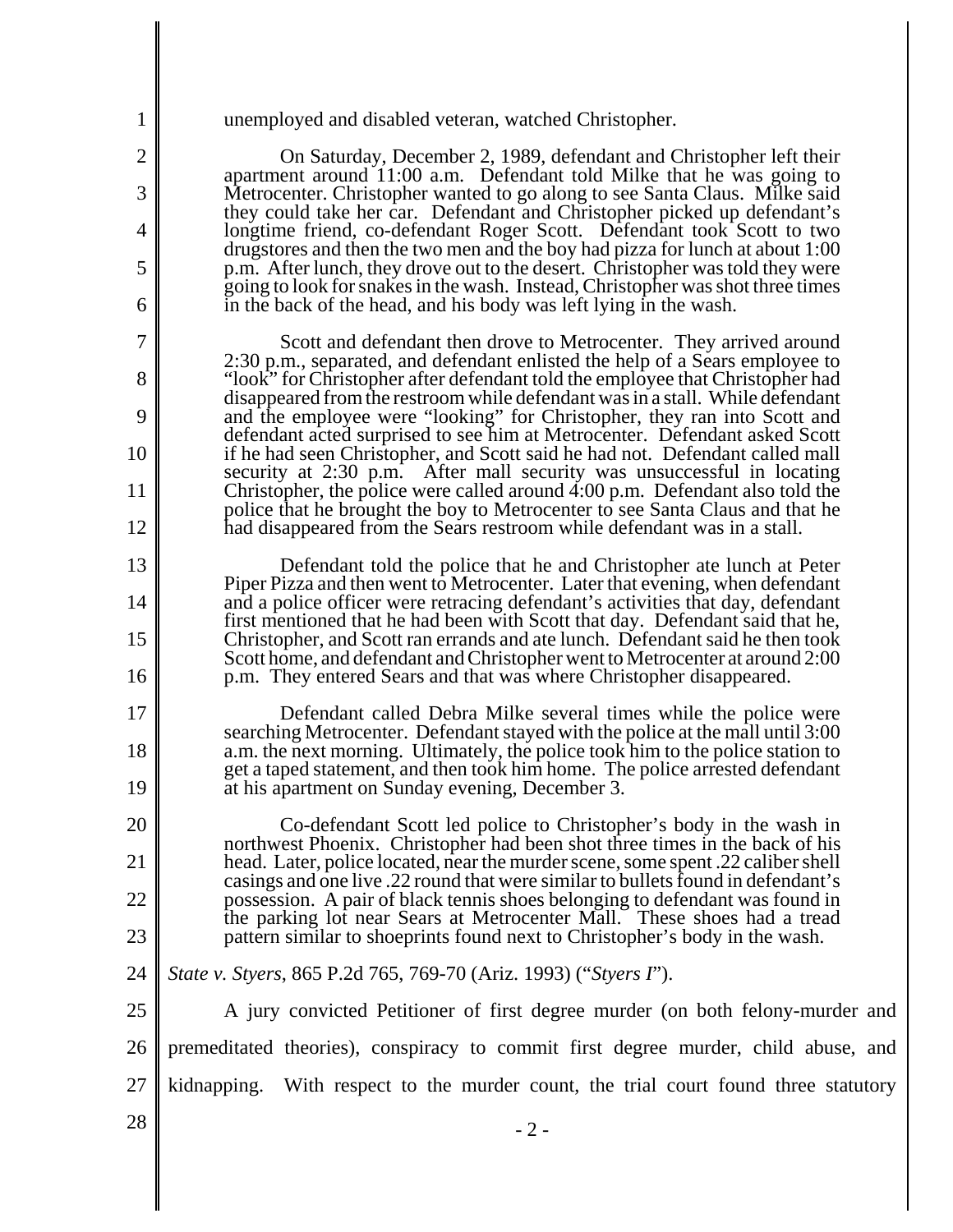1 2 3 4 5 6 aggravating factors: that Petitioner was an adult and the victim was under age fifteen, pursuant to A.R.S. § 13-703(F)(9); that the murder was committed in the expectation of pecuniary gain, under  $\S 13-703(F)(5)$ ; and that the murder was committed in an especially heinous and depraved manner, under § 13-703(F)(6).<sup>1</sup> Finding no statutory mitigating factors and no non-statutory mitigating factors sufficiently substantial to call for leniency, the court imposed the death penalty.

7 8 9 10 11 12 On direct appeal, the Arizona Supreme Court reversed Petitioner's conviction for child abuse but affirmed the remaining convictions. *Styers I*, 865 P.2d at 771-75. The court also concluded that the State had failed to establish the pecuniary gain aggravating factor beyond a reasonable doubt. *Id.* at 776. After excluding this factor from its independent reweighing of aggravation and mitigation, the court nonetheless concluded that the mitigation was not sufficiently substantial to warrant leniency and upheld the death sentence. *Id.* at 778.

13 14 15 16 17 18 19 20 21 22 23 24 Following unsuccessful state postconviction-relief (PCR) proceedings, Petitioner sought habeas corpus relief in federal court. Among his habeas claims, Petitioner alleged that sentencing counsel was constitutionally ineffective for failing to investigate and present mitigating evidence (Claim 8). United States District Court Judge Earl H. Carroll found the claim procedurally defaulted because it had never been raised in state court. (Doc. 86 at 15- 16.) The court further concluded that under *Coleman v. Thompson*, 501 U.S. 722 (1991)*,* the alleged ineffectiveness of PCR counsel could not constitute cause to overcome the default (*id.* at 16) and ultimately denied federal habeas relief. On appeal, the Ninth Circuit determined that the Arizona Supreme Court had failed to properly reweigh the aggravating and mitigating circumstances after striking the pecuniary gain aggravating factor, as required by *Clemons v. Mississippi*, 494 U.S. 738, 748-49 (1990), and *Eddings v. Oklahoma*, 455 U.S. 104, 115 (1982). *Styers v. Schriro*, 547 F.3d 1026, 1034-35 (9th Cir. 2008), *cert. denied*, 130

25

28

<sup>26</sup> 27 <sup>1</sup> Arizona's capital sentencing statute has been renumbered as A.R.S. § 13-751 but remains substantially the same. *See* 2008 Ariz. Sess. Laws, ch. 301, §§ 26, 38-41 (2d Reg. Sess.).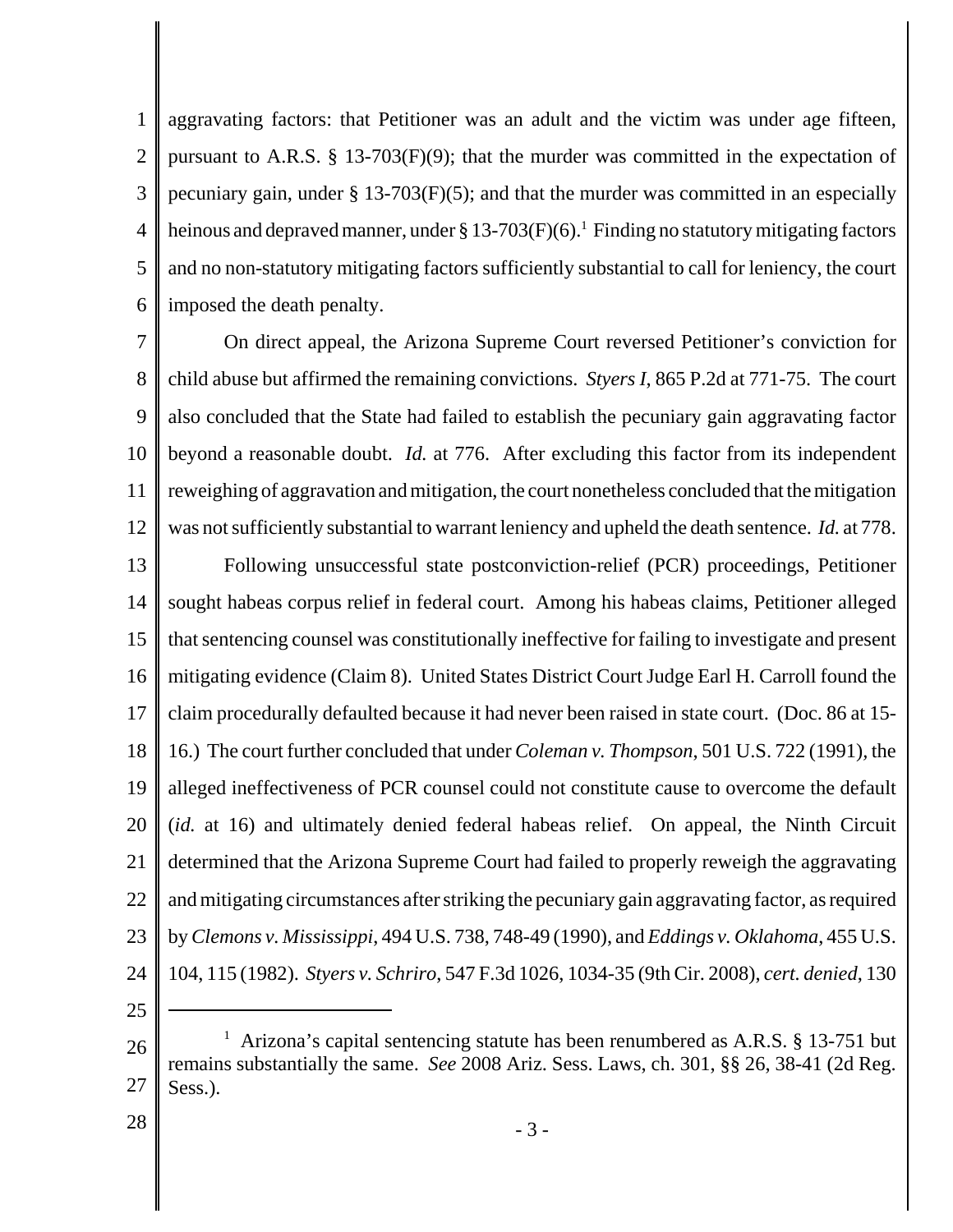1 2 3 4 5 S. Ct. 379 (2009) ("*Styers II*"). Pursuant to the Ninth Circuit's mandate, the district court entered judgment granting the writ of habeas corpus unless the State of Arizona, within 120 days of the judgment, "initiates proceedings either to correct the constitutional error in Petitioner's death sentence or to vacate the sentence and impose a lesser sentence consistent with the law." (Doc. 148 at 2.)

6 7 8 9 10 11 12 13 14 15 16 At the request of the State and over Petitioner's objection, the Arizona Supreme Court ordered briefing and argument and then conducted a new independent review of Petitioner's capital sentence, again finding that the proffered mitigation was not sufficient to warrant leniency. *See State v. Styers*, 254 P.3d 1132 (Ariz. 2011) ("*Styers III*"). The United States Supreme Court denied a petition for certiorari. *Styers v. Arizona*, 132 S. Ct. 540 (2011). Petitioner then moved this Court to grant an unconditional writ releasing him from his capital sentence, arguing *inter alia* that the Arizona Supreme Court erred by conducting a new independent review and not remanding for a new sentencing hearing before a jury. (Doc. 160.) The Court denied the motion but granted a certificate of appealability on the question of whether Petitioner was entitled to a new sentencing hearing in order to correct the *Clemons/Eddings* error. (Doc. 177.) That appeal is pending.

17 18 19 20 21 22 23 24 25 26 Subsequent to Petitioner filing the motion for unconditional release, the Supreme Court decided in *Martinez v. Ryan* that in order to "protect prisoners with a potentially legitimate claim of ineffective assistance of trial counsel, it is necessary to modify the unqualified statement in *Coleman* that an attorney's ignorance or inadvertence in a postconviction proceeding does not qualify as cause to excuse a procedural default." 132 S. Ct. at 1315. Consequently, the Court held that in states like Arizona, which require that ineffective-assistance-of-trial-counsel claims be raised in an initial-review collateral proceeding, failure of counsel in an initial-review collateral proceeding to raise a substantial trial ineffectiveness claim may provide cause to excuse the procedural default of such a claim. *Id.*

27

On August 22, 2012, less than a month after this Court denied his motion for release,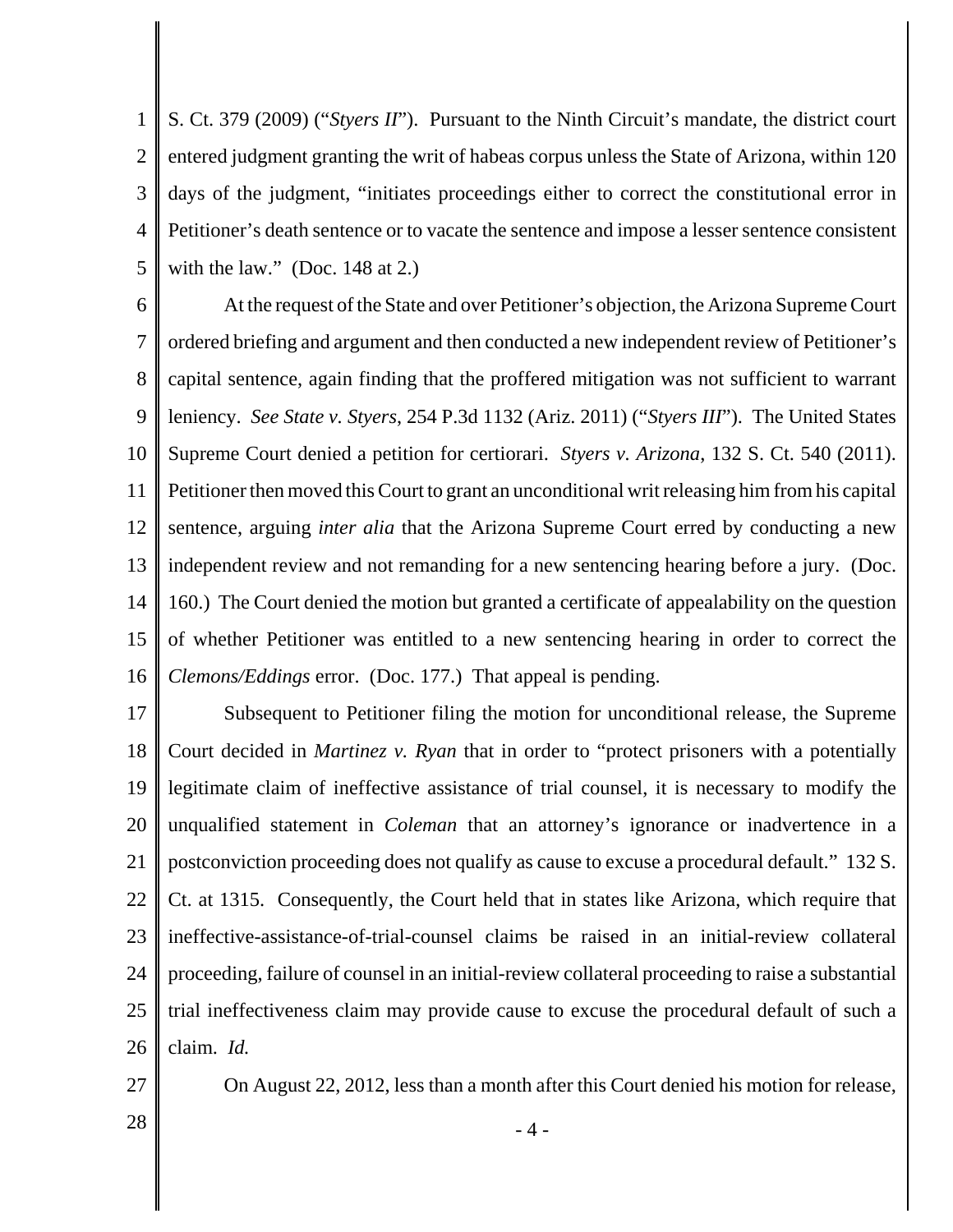1 2 3 4 5 Petitioner filed the instant motion, arguing that under *Martinez* he has cause to overcome the procedural default of his sentencing ineffectiveness claim. (Doc. 171 at 4.) Specifically, he seeks relief under Rule 60(b)(6) to reopen these proceedings so he can demonstrate that postconviction counsel's ineffectiveness constitutes cause and to establish entitlement to federal habeas relief based on sentencing counsel's alleged ineffectiveness.

6

### **DISCUSSION**

7 8 9 10 11 12 Federal Rule of Civil Procedure 60(b) entitles the moving party to relief from judgment on several grounds, including the catch-all category "any other reason justifying relief from the operation of the judgment." Fed. R. Civ. P. 60(b)(6). A motion under subsection (b)(6) must be brought "within a reasonable time," Fed. R. Civ. P.  $60(c)(1)$ , and requires a showing of "extraordinary circumstances." *Gonzalez v. Crosby*, 545 U.S. 524, 535 (2005).

13

# **I. Jurisdiction**

14 15 16 17 18 Petitioner filed the instant Rule 60(b) motion on August 22, 2012. (Doc. 171.) Two days later, he filed a notice of appeal from the Court's order denying his motion to issue an unconditional writ of habeas corpus. (Doc. 173.) Once an appeal is filed, a district court no longer has jurisdiction to consider motions to vacate judgment. *Gould v. Mutual Life Ins. Co. of New York*, 790 F.2d 769, 772 (9th Cir. 1986).

19 20 21 The Federal Rules of Civil Procedure provide that if a court lacks authority to grant a motion for relief from judgment because an appeal has been docketed and is pending, the court may:

- 22
- (1) defer considering the motion;
- 23
- (2) deny the motion; or
- 24 25

26

(3) state either that it would grant the motion if the court of appeals remands for that purpose or that the motion raises a substantial issue. Fed. R. Civ. P. 62.1(a). Therefore, although an appeal is pending, this Court may adjudicate

27

the Rule 60(b) motion in accordance with any of the specified actions set forth in Rule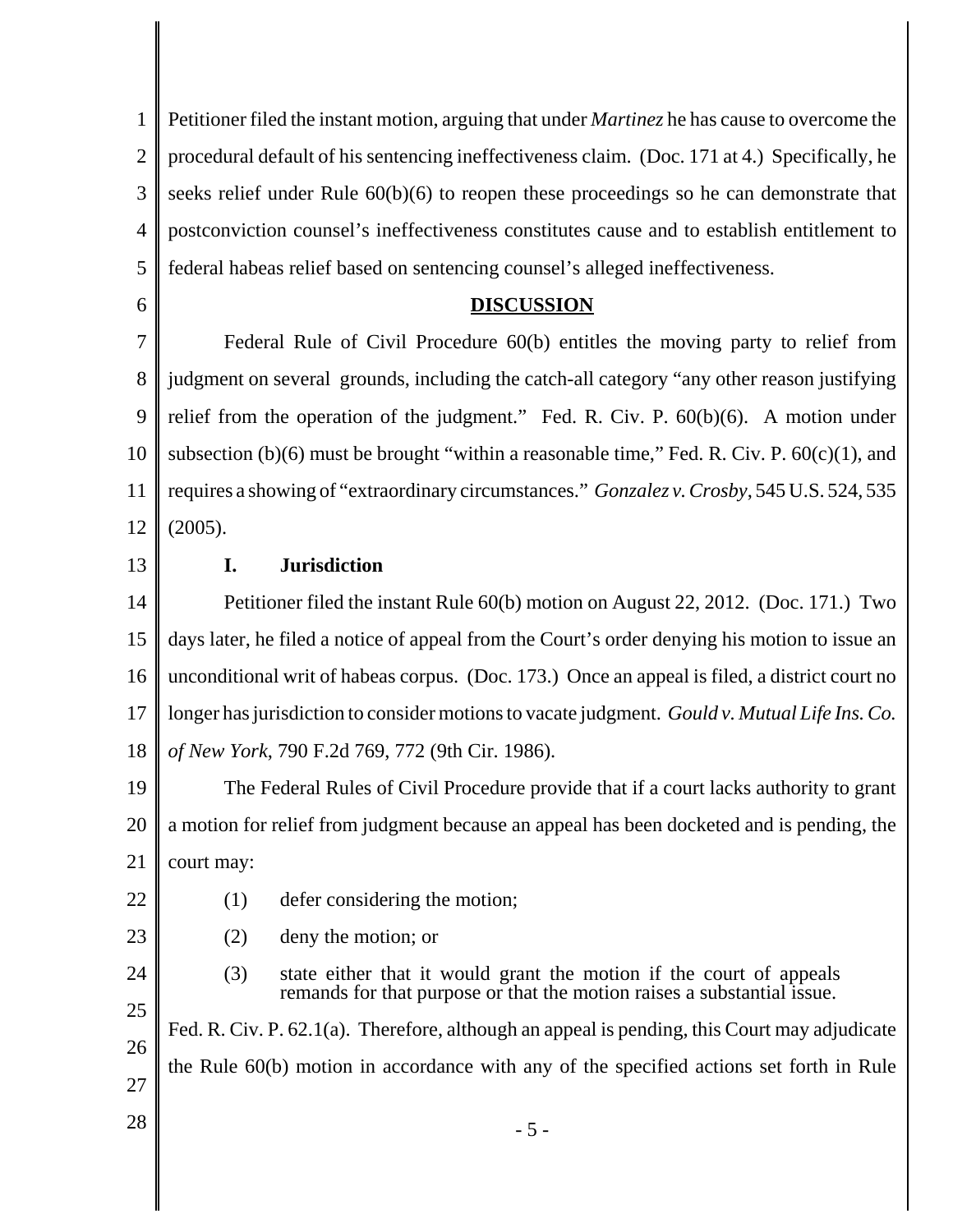1 62.1(a).

2

# **II. Second or Successive Petition**

3 4 5 6 7 Respondents assert that Petitioner's motion must be dismissed because it raises a claim presented in a prior habeas application and thus constitutes an improper second or successive petition. Respondents correctly note that Rule 60(b) may not be used to avoid the prohibition set forth in 28 U.S.C. § 2244(b) against second or successive petitions. In this case, however, Petitioner's Rule 60(b) motion is properly before the Court.

8 9 10 11 12 13 14 15 16 In *Gonzalez*, the Court explained that a Rule 60(b) motion constitutes a second or successive habeas petition when it advances a new ground for relief or "attacks the federal court's previous resolution of a claim *on the merits.*" *Id.* at 532. "On the merits" refers "to a determination that there exist or do not exist grounds entitling a petitioner to habeas corpus relief under 28 U.S.C. §§ 2254(a) and (d)." *Id.* at n.4. The Court further explained that a Rule 60(b) motion does not constitute a second or successive petition when the petitioner "merely asserts that a previous ruling which precluded a merits determination was in error—for example, a denial for such reasons as failure to exhaust, *procedural default*, or statute-of-limitations bar." *Id.* (emphasis added).

17 18 19 20 21 22 23 Such is the case here. The district court found procedurally defaulted Petitioner's claim alleging ineffectiveness at sentencing; it did not rule "on the merits" of the claim. Thus, pursuant to *Gonzalez*, this Court has jurisdiction to consider Petitioner's Rule 60(b) motion, free of the constraints imposed by 28 U.S.C. § 2244(b) upon successive petitions. *See Cook v. Ryan*, 688 F.3d 598, 608 (9th Cir.), *cert. denied*, 133 S. Ct. 81 (2012) (finding no § 2244(b) bar where Rule 60(b) motion sought to reopen judgment on procedurally defaulted claim); *Ruiz v. Quarterman*, 504 F.3d 523, 526 (5th Cir. 2007) (same).

24

#### **III. Extraordinary Circumstances**

25 26 27 The Court now considers whether *Martinez* constitutes an extraordinary circumstance justifying relief under Rule 60(b)(6) to reconsider the procedural bar of Claim 8. The Court's analysis is guided by decisions of the Supreme Court and the Ninth Circuit.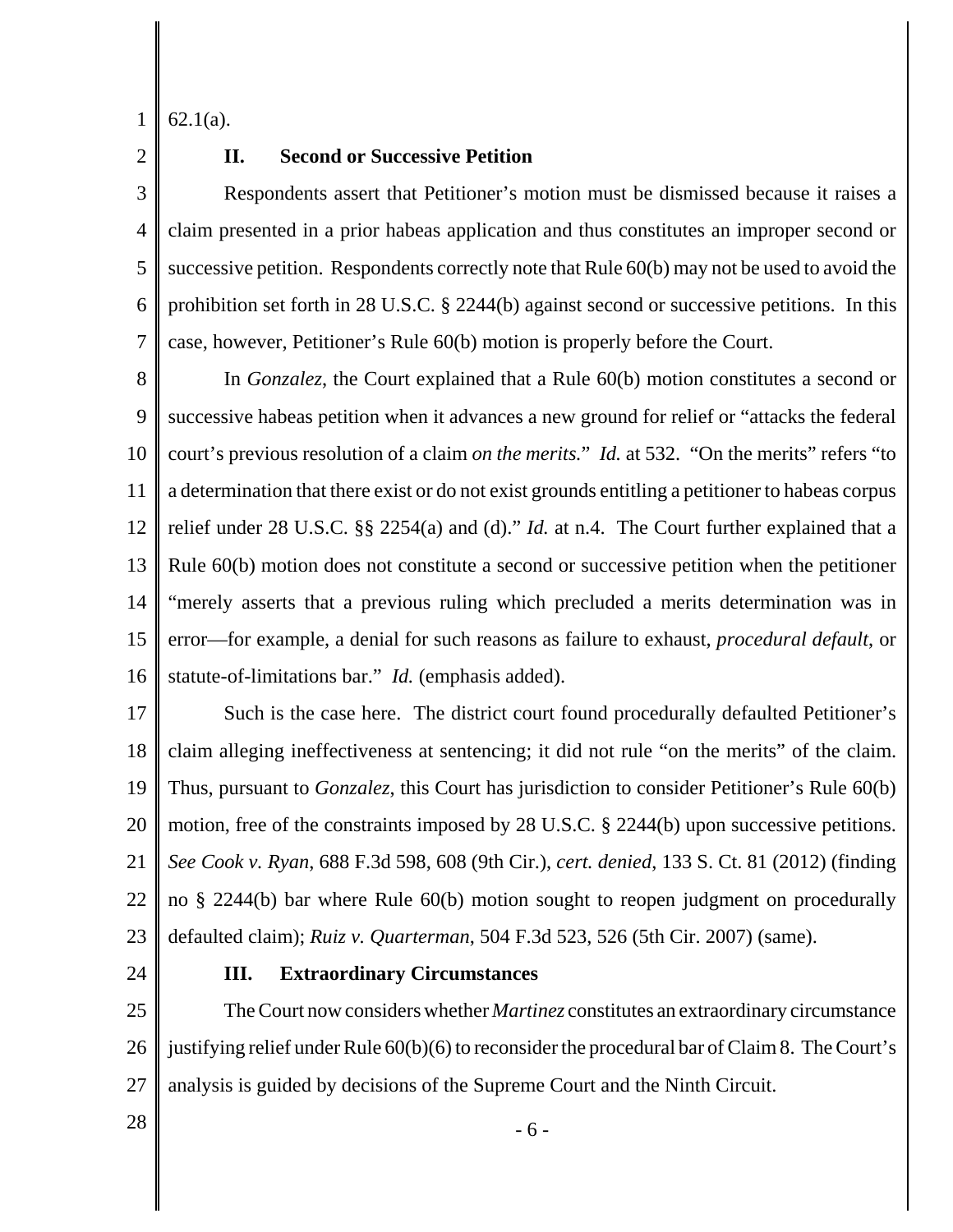1 2 3 4 5 6 7 8 9 10 11 12 13 14 In *Gonzalez*, the prisoner's habeas petition was dismissed as time barred when the district court concluded that an untimely successive motion for state postconviction relief was not a "properly filed" application sufficient to toll the limitations period under 28 U.S.C. § 2244(d)(2). 545 U.S. at 527. Seven months after the appellate court denied a certificate of appealability on the issue, the Supreme Court held in *Artuz v. Bennett*, 531 U.S. 4 (2000), that an application for state postconviction relief can be "properly filed" even if the state court dismissed it as procedurally barred. Gonzalez sought to reopen judgment. The Supreme Court determined that *Artuz* did not constitute an extraordinary circumstance justifying relief under Rule 60(b)(6), observing that extraordinary circumstances "will rarely occur in the habeas context." 545 U.S. at 535. In doing so, the Court noted that the district court's analysis of the limitations period "was by all appearances correct under the Eleventh Circuit's then-prevailing interpretation of 28 U.S.C. § 2244(d)(2)." 545 U.S. at 536. The Court further observed that "[i]t is hardly extraordinary that subsequently, after petitioner's case was no longer pending, this Court arrived at a different interpretation." *Id.*

15 16 17 18 19 20 21 22 23 In *Phelps v. Alameida*, 569 F.3d 1120, 1132 (9th Cir. 2009), the Ninth Circuit determined that *Gonzalez* had abrogated the prior rule in *Tomlin v. McDaniel*, 865 F.2d 209, 210 (9th Cir. 1989), precluding Rule 60(b) motions predicated on an intervening change in the law. The court determined that *Tomlin*'s *per se* rule was inconsistent with *Gonzalez*, which "did *not* hold that denial of the motion was required because it rested on a subsequent change in the law." 569 F.3d at 1132. Instead, the circuit court observed, the Supreme Court considered two specific factors—nature of the decisional law change and diligence in pursuing the issue—in determining that Gonzalez had failed to establish extraordinary circumstances justifying Rule 60(b) relief.

24 25 26 27 The court in *Phelps* concluded that district courts must balance numerous factors on a case-by-case basis to determine whether an intervening change in the law provides a basis for post-judgment relief. These include but are not limited to: (1) whether "the intervening change in the law . . . overruled an otherwise settled legal precedent"; (2) whether the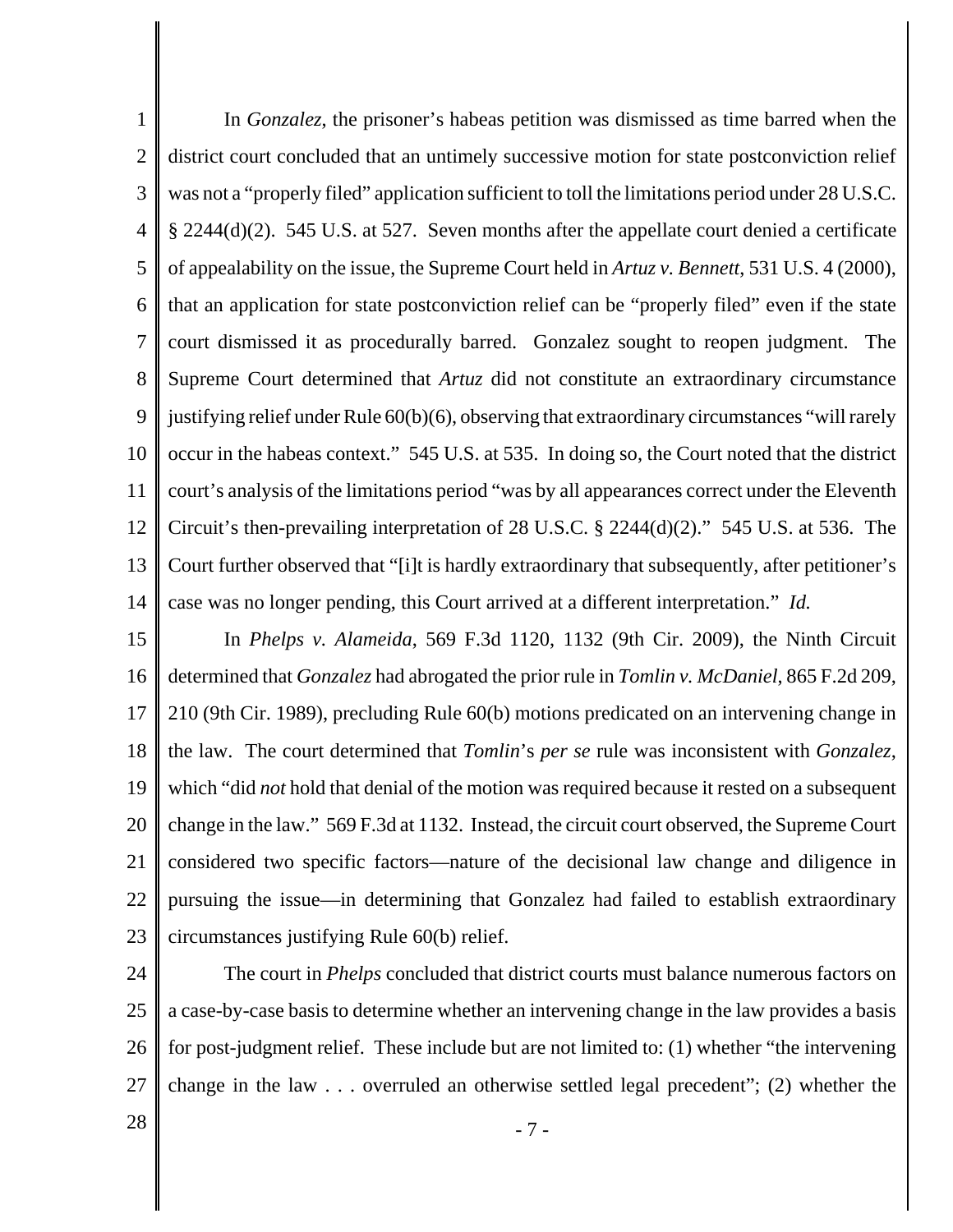1 2 3 4 5 6 7 petitioner was diligent in pursuing the issue; (3) whether "the final judgment being challenged has caused one or more of the parties to change his position in reliance on that judgment"; (4) whether there is "delay between the finality of the judgment and the motion for Rule 60(b)(6) relief"; (5) whether there is a "close connection" between the original and intervening decisions at issue in the Rule 60(b) motion; and (6) whether relief from judgment would upset the "delicate principles of comity governing the interaction between coordinate sovereign judicial systems." 569 F.3d at 1135-40.

8

## **Change in the Law**

9 10 11 12 13 14 15 16 17 18 19 20 21 The first factor in assessing whether extraordinary circumstances exist to reopen a closed case is whether the intervening change in the law overruled an otherwise settled legal precedent. In *Phelps*, for example, an intervening change in circuit law clarified how to determine finality of a California postconviction petition for the purpose of tolling the limitations period under § 2244(d)(2). In finding that the change in law weighed in the petitioner's favor, the court observed that the intervening change "did not upset or overturn a settled legal principle" as did the change in the law at issue in *Gonzalez*. 569 F.3d at 1136. Rather, the core disputed issue in Phelps's case did not become settled until fifteen months after his appeal became final and was "decidedly *un*settled" when the petition was before the district court. *Id.* This, the court reasoned, distinguished *Gonzalez* and cut in favor of granting relief. *See also Anderson v. Kane*, No. CV-08-1525-PHX-MHM (MEA), 2009 WL 3059122, \*1 (D. Ariz. Sept. 22, 2009) (weighing in favor of reconsideration fact that legal issue was unsettled prior to intervening change in law).

22 23 24 25 26 27 Although in *Gonzalez* the lower court's reliance on then-prevailing law weighed against granting relief from judgment, the Ninth Circuit has determined in another capital case from Arizona that the Supreme Court's creation in *Martinez* of a narrow exception to the otherwise settled law in *Coleman* "weigh[ed] slightly in favor of reopening" the habeas petitioner's case. *Lopez v. Ryan*, 678 F.3d 1131, 1136 (9th Cir.), *cert. denied*, 133 S. Ct. 55 (2012).In *Lopez*, the court reasoned that "[u]nlike the 'hardly extraordinary' development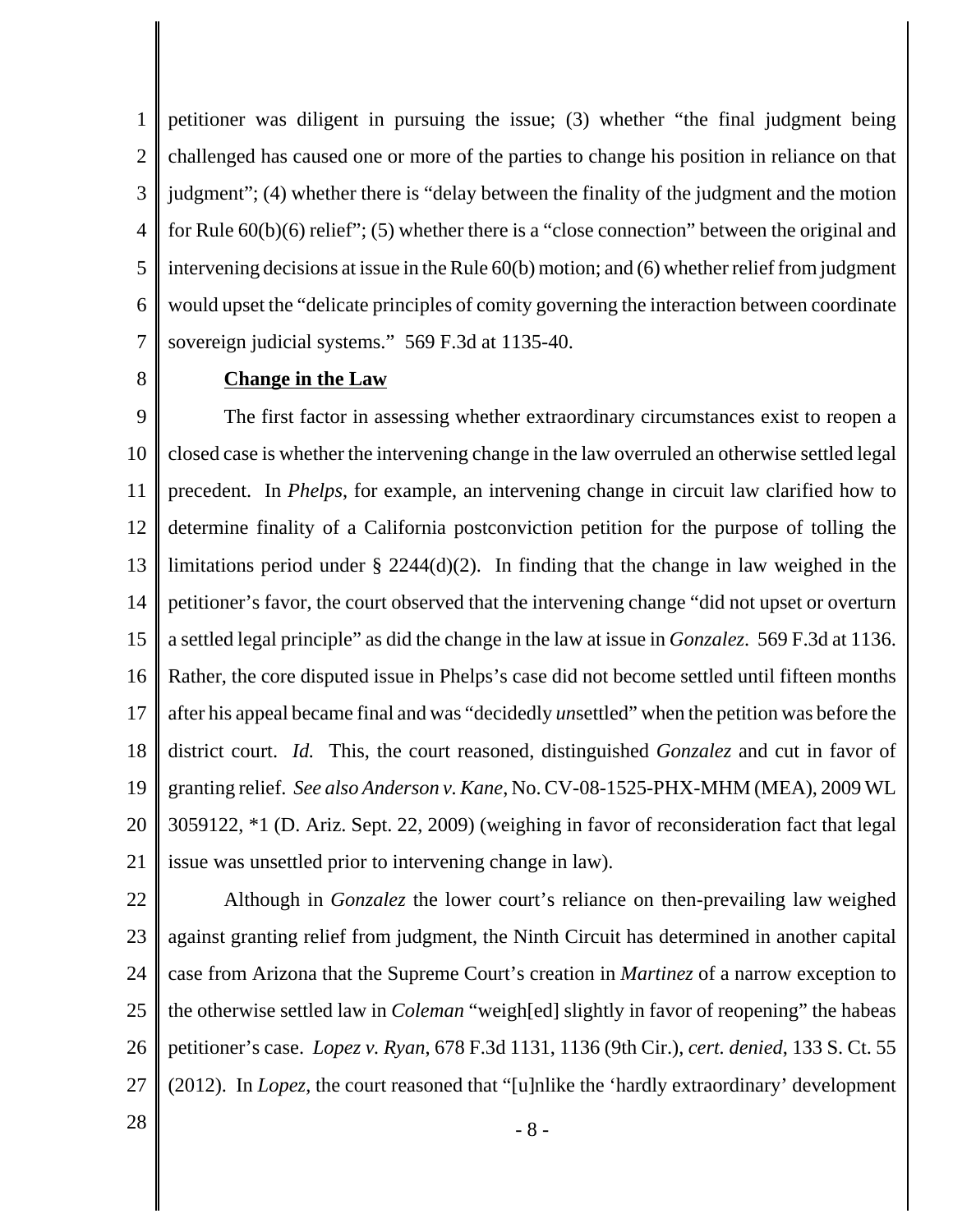1 2 3 4 5 6 7 8 9 10 11 12 13 of the Supreme Court resolving an existing circuit split [in *Gonzalez*], the Supreme Court's development in *Martinez* constitutes a remarkable—if 'limited'—development in the Court's equitable jurisprudence." *Id.* (internal citations omitted); *but see Adams v. Thaler*, 679 F.3d 312, 320 (5th Cir. 2012) (finding "hardly extraordinary" *Martinez*'s crafting of a narrow, equitable exception to *Coleman*); *Foley v. White*, No. 6:00-552-DCR, 2013 WL 375185, at \*6 (E.D. Ky. Jan. 30, 2013); *Sheppard v. Robinson*, No. 1:00-CV-493, 2013 WL 146342, at \*11 (S.D. Ohio Jan. 14, 2013); *Jackson v. Ercole*, No. 09-CV-1054, 2012 WL 5949359, at \*4 (W.D. N.Y. Nov. 28, 2012); *Fitzgerald v. Klopotoski*, No. 09-1379, 2012 WL 5463677, at \*2 (W.D. Pa. Nov. 8, 2012); *Arthur v. Thomas*, No. 2:01-CV-0983-LSC, 2012 WL 2357919, at \*5-\*6 (N.D. Ala. Jun. 20, 2012). Thus, according to *Lopez*, the district court's application of the well-settled rule in *Coleman* weighs for, not against, granting postjudgment relief. Because this Court is bound by *Lopez*, it finds that the "change in law" factor weighs slightly in favor of granting relief under Rule 60(b)(6).

14

### **Diligence**

15 16 17 18 19 20 The second factor considers Petitioner's exercise of diligence in pursuing the issue during federal habeas proceedings. *Lopez*, 678 F.3d at 1136. In other words, the court considers whether Petitioner diligently pursued his theory that ineffectiveness of PCR counsel provided cause for the procedural default of Claim 8. This factor weighs against reopening Petitioner's case because although he initially raised the issue to the district court, he failed to press "all possible avenues of relief." *Phelps*, 569 F.3d at 1137.

21 22 23 24 25 26 27 In response to the State's assertion of procedural default of Claim 8, Petitioner argued to the district court that the failure of PCR counsel to fully develop and present the facts and legal theories supporting the claim constituted sufficient cause. (Doc. 71 at 32.) The State countered that PCR counsel's alleged ineffectiveness could not serve as cause because under *Coleman* there is no constitutional right to effective assistance of counsel in PCR proceedings. (Doc. 75 at 15.) The district court ruled in favor of the State, relying on *Coleman* and *Pennsylvania v. Finley*, 481 U.S. 551, 555 (1987), to conclude that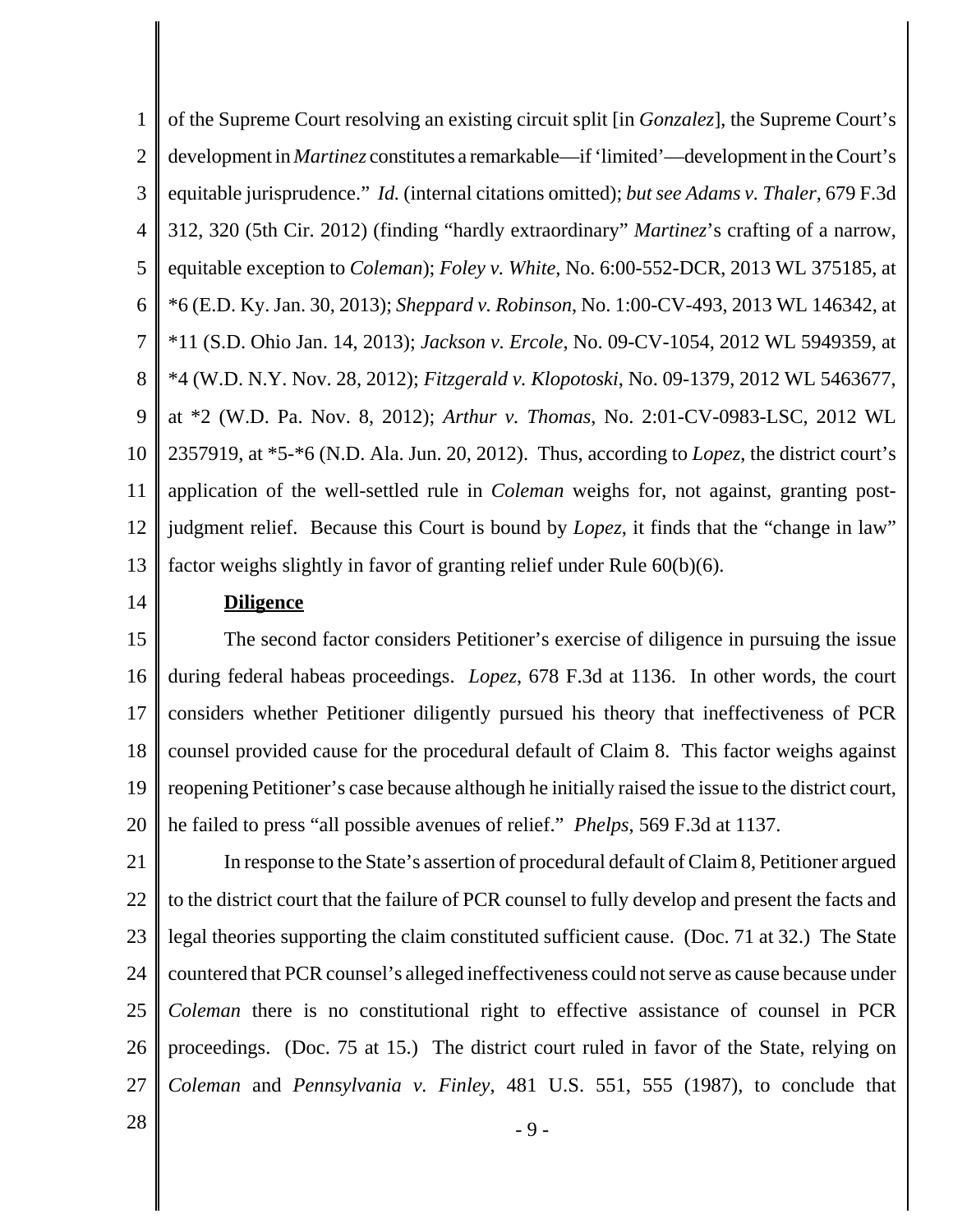1 2 3 ineffectiveness of PCR counsel could not constitute cause to overcome the procedural default of Claim 8. (Doc. 86 at 16.) The court did not grant a certificate of appealability on this issue.

4 5 6 7 8 9 10 11 12 On appeal, Petitioner did not pursue review of Claim 8. In his opening brief, filed in February 2008, Petitioner raised only two uncertified issues, neither of which challenged the district court's cause ruling. In *Lopez*, the court did not fault the petitioner for failing to raise the cause issue in his original federal habeas proceeding before the district court, noting that the issue was "squarely foreclosed by binding circuit and Supreme Court precedent." 678 F.3d at 1136 n.1. However, it nonetheless found a lack of diligence because the petitioner failed to raise the issue in his petition for certiorari from the denial of federal habeas relief, filed in August 2011, which was the "same time frame . . . other petitioners, like Martinez, were challenging *Coleman*." *Id.* at 1136.

13 14 15 16 17 18 19 20 Unlike in *Lopez*, Petitioner here did pursue the "squarely foreclosed" cause issue in the district court. However, he then chose not to seek further review on appeal, despite the fact other petitioners around this time were pursuing the *Coleman* issue. *See, e.g.*, *Martinez v. Schriro*, No. CV-08-785-PHX-JAT, 2008 WL 5220909 (D. Ariz. Dec. 12, 2008) (rejecting PCR ineffectiveness as cause), *rev'd*, *Martinez v. Ryan*, 132 S. Ct. at 1309. This distinguishes Petitioner's case from *Phelps*, where the petitioner "pressed all possible avenues of relief" on the identical legal position ultimately adopted in a subsequent case. 569 F.3d at 1137. Therefore, this factor weighs against Rule 60(b) relief.

21

## **Reliance**

22 23 24 25 26 27 The third factor is whether granting relief under Rule 60(b) would "'undo the past, executed effects of the judgment,' thereby disturbing the parties' reliance interest in the finality of the case." *Phelps*, 569 F.3d at 1137 (quoting *Ritter v. Smith*, 811 F.2d 1398, 1402 (11th Cir. 1987)). Post-judgment relief "is less warranted when the final judgment being challenged has caused one or more of the parties to change his legal position in reliance on that judgment." *Id.* at 1138.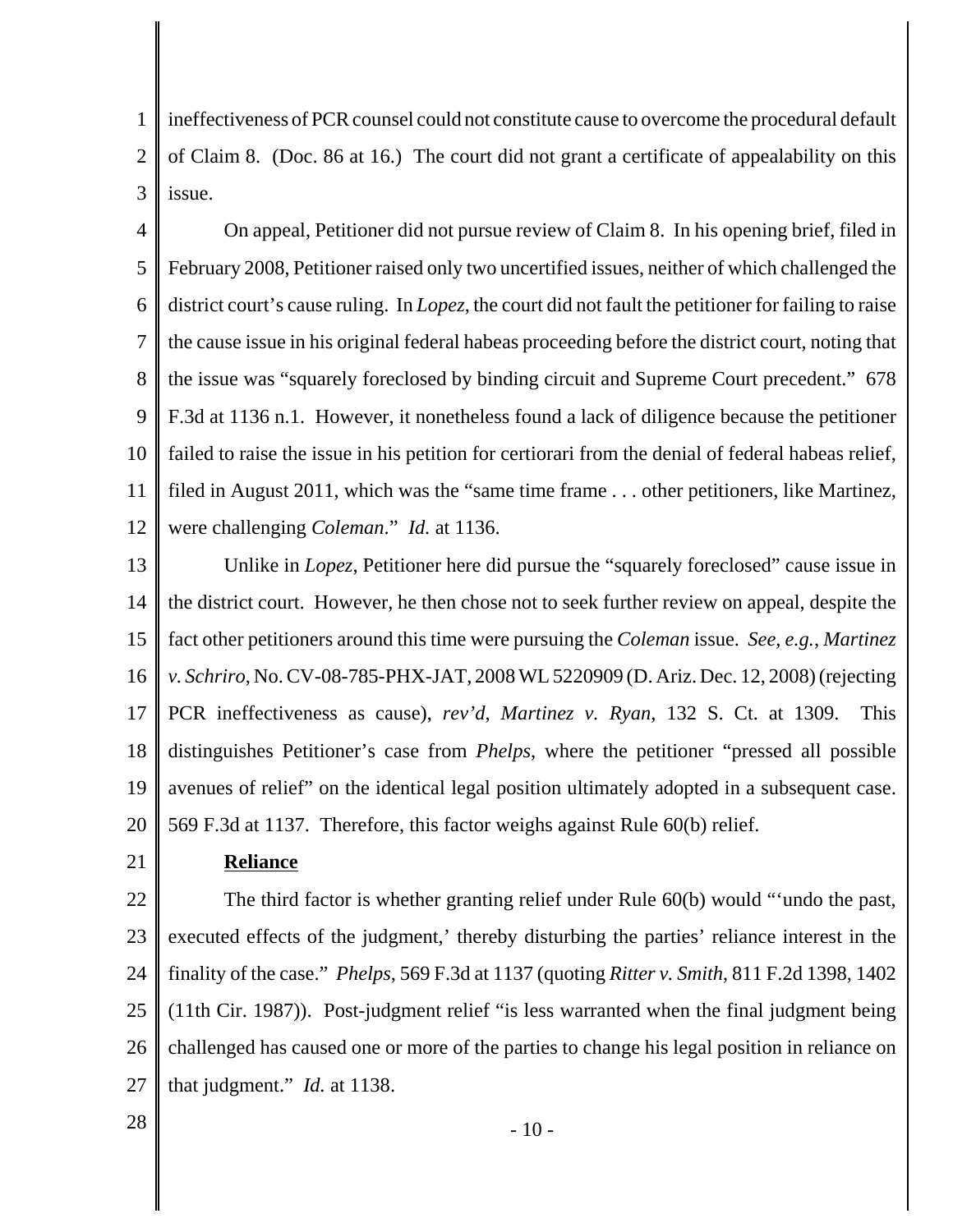1 2 3 4 5 6 7 8 In *Phelps*, the court found that neither party had relied on the finality of the district court's dismissal of the petition as time-barred such that their legal position had changed due to the court's judgment. "To the contrary, when Phelps' petition was dismissed, his federal case simply ended: Phelps remained in prison, and the State stopped defending his imprisonment." *Id.* The court reasoned that there were no "past effects" of the judgment that would be disturbed if the case were reopened for consideration on the merits of the habeas petition because "the parties would simply pick up where they left off." *Id.* Therefore, the lack of reliance weighed in the petitioner's favor.

9 10 11 12 13 14 15 16 17 18 19 The same cannot be said here. The district court dismissed Claim 8 on September 22, 2000, over twelve years ago, and Petitioner did not seek appellate review of that dismissal. Although Petitioner obtained habeas relief on his *Clemons* reweighing claim and the State has been in continual litigation on that issue ever since, the State has had no reason to expend time and resources investigating and defending against the allegations set forth in Claim 8. Therefore, reopening the case to permit relitigation of Claim 8 would further delay resolution of Petitioner's case and interfere with the State's legitimate interest in finality. *See Calderon v. Thompson*, 523 U.S. 538, 556 (1998) (noting that States and victims of crime have "powerful and legitimate interest in punishing the guilty."). Accordingly, the "State's and the victim's interests in finality . . . weigh against granting post-judgment relief." *Lopez*, 678 F.3d at 1136.

#### **Delay**

21 22 23 24 25 26 27 The fourth factor looks at the "delay between the finality of the judgment and the motion for Rule 60(b) relief." *Phelps*, 569 F.3d at 1138; *see also Ritter*, 811 F.2d at 1402 ("The longer the delay the more intrusive is the effort to upset the finality of the judgment."). In November 2009, just over two years before *Martinez* was decided, the district court entered judgment in Petitioner's favor and granted a writ of habeas corpus conditioned on the state court correcting the constitutional error in its weighing of aggravating and mitigating circumstances. In July 2011, the Arizona Supreme Court reweighed these

20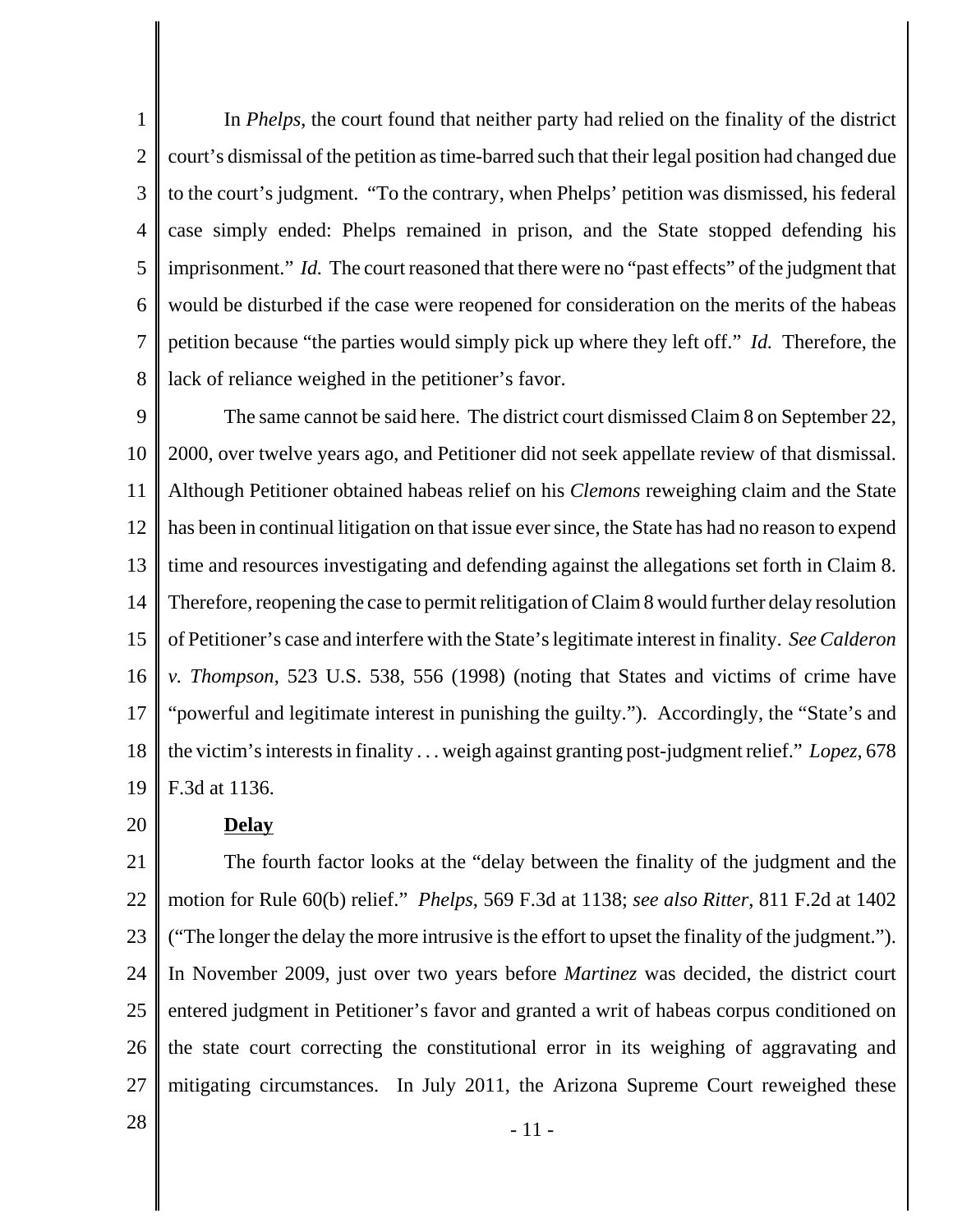1 2 3 4 5 6 7 sentencing factors and reaffirmed Petitioner's capital sentence. *Styers III*, 254 P.3d at 1134- 36 ¶¶ 8-16. Petitioner then sought certiorari, which was denied on October 31, 2011. *Styers v. Arizona*, 132 S. Ct. at 540. In January 2012, two months before *Martinez*, Petitioner moved this Court to re-enter judgment granting an unconditional writ to release him from his capital sentence, arguing that the state court had failed to correct the reweighing error. (Doc. 160.) The Court denied the motion on July 26, 2012, and the instant Rule 60(b) motion was filed less than a month later.

8 9 10 11 12 13 14 15 16 17 18 19 20 21 If finality of the judgment is measured from the district court's order granting the conditional writ, then more than two-and-a-half years passed before Petitioner filed the Rule 60(b) motion. In *Phelps*, a delay of four months weighed in the petitioner's favor. 569 F.3d at 1138. In *Ritter*, relied on by the *Phelps* court, a period of nine months was described as "only a very brief delay." *Ritter*, 811 F.2d at 1402. Although the delay here exceeds two years, in the context of this case the Court does not find this to be such a long lag that reopening judgment would be overly "intrusive." *Id.* Specifically, in this case the majority of this two-plus years was spent seeking correction of the constitutional reweighing error, pursuant to the district court's judgment granting a conditional writ. Moreover, there is an appeal pending from the Court's order denying Petitioner's motion for issuance of an unconditional writ. Assuming without deciding that litigation concerning the Arizona Supreme Court's compliance with the conditional writ has reopened Petitioner's habeas case, there has been essentially no delay. Under either scenario, this factor weighs in Petitioner's favor.

22

### **Close Connection**

23 24 25 26 27 The fifth factor pertains to the degree of connection between Petitioner's case and *Martinez*. In *Phelps*, the intervening change in the law directly overruled the decision for which reconsideration was sought. Petitioner argues that *Martinez* directly overrules the district court's determination that PCR counsel's alleged ineffectiveness cannot establish cause to excuse the procedural default of Claim 8. Respondents counter that *Martinez* is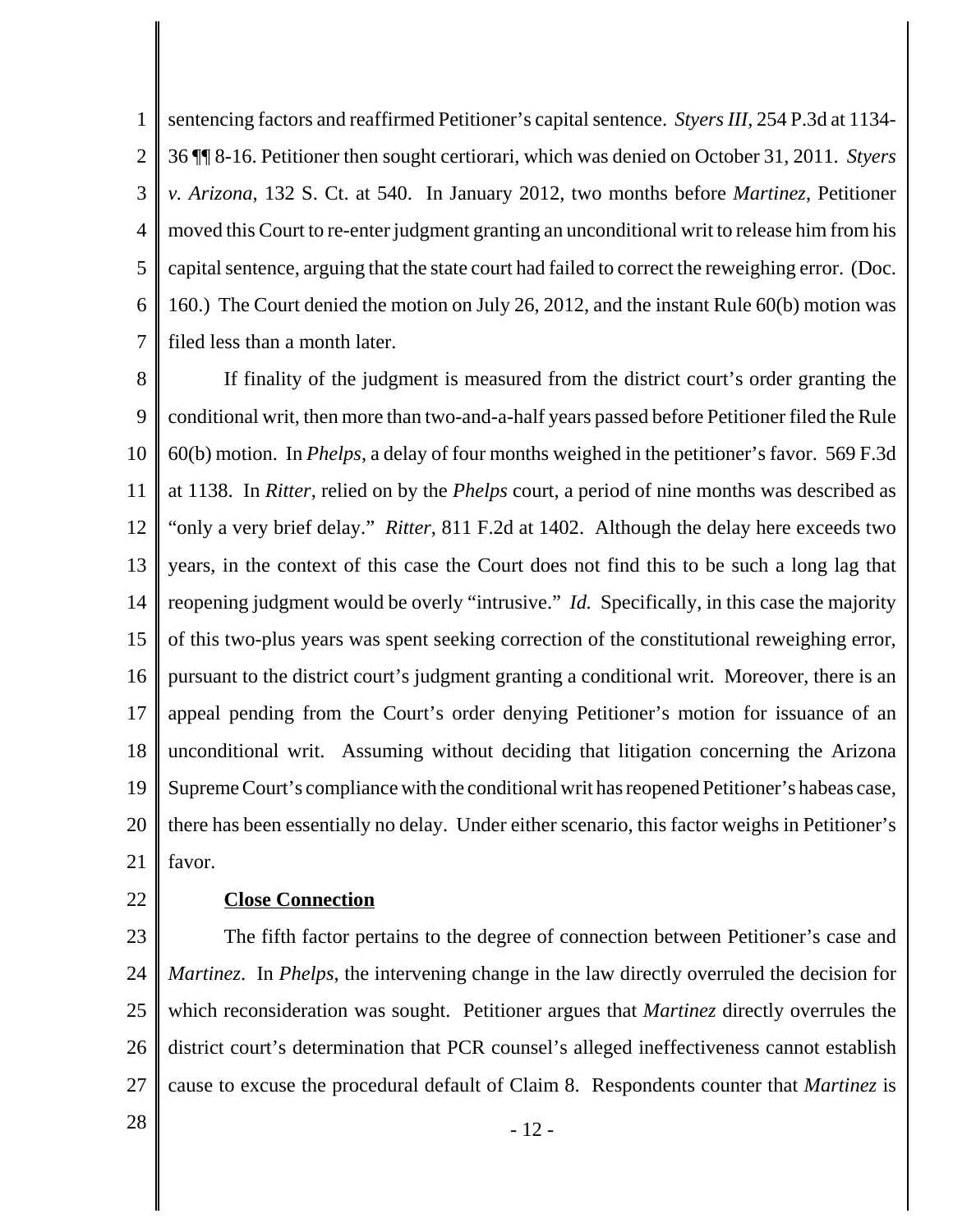1 2 3 4 5 6 inapplicable here because Petitioner was not barred from raising trial ineffectiveness claims at the time of his direct appeal. The Court concludes that there is a significant question whether *Martinez* applies to petitioners such as Styers whose direct appeals preceded the Arizona Supreme Court's pronouncement in *Krone v. Hatham*, 890 P.2d 1149, 1151 (Ariz. 1995), that appeals would no longer be stayed pending development of ineffectiveness claims in the trial court.

7 8 9 10 11 12 13 14 15 16 17 18 19 In *Martinez*, the Court explained that where an "initial-review collateral proceeding is the first designated proceeding for a prisoner to raise a claim of ineffective assistance at trial, the collateral proceeding is in many ways the equivalent of a prisoner's direct appeal as to the ineffective-assistance claim." 132 S. Ct. at 1317. The Court observed that when an attorney errs in initial-review collateral proceedings, "it is likely that no state court at any level will hear the prisoner's claim." *Id.* at 1316. Thus, "if counsel's errors in an initialreview collateral proceeding do not establish cause to excuse the procedural default in a federal habeas proceeding, no court will review the prisoner's claims." *Id.* The Court therefore created an equitable exception to *Coleman*'s restriction on the use of ineffectiveness of post-conviction counsel as cause. In doing so, it concluded that states significantly diminish a prisoner's ability to pursue an ineffective-assistance-of-trial-counsel claim if such claims are moved "outside of the direct-appeal process, where counsel is constitutionally guaranteed." *Id.* at 1318.

20 21 22 23 24 25 At the time the petitioner in *Martinez* filed his direct appeal, Arizona did not permit a defendant to allege ineffective assistance of trial counsel on appeal. However, Arizona did not adopt this express prohibition until 2002, when in *State v. Spreitz*, 39 P.3d 525, 527 ¶ 9 (Ariz. 2002), the Arizona Supreme Court ruled that ineffectiveness claims raised on direct appeal would not be entertained and must be presented solely in a post-conviction petition following appeal.

26 27 Previously, Arizona law permitted appellants to raise ineffectiveness claims on direct appeal, develop those claims by staying the appeal pending an evidentiary hearing in the trial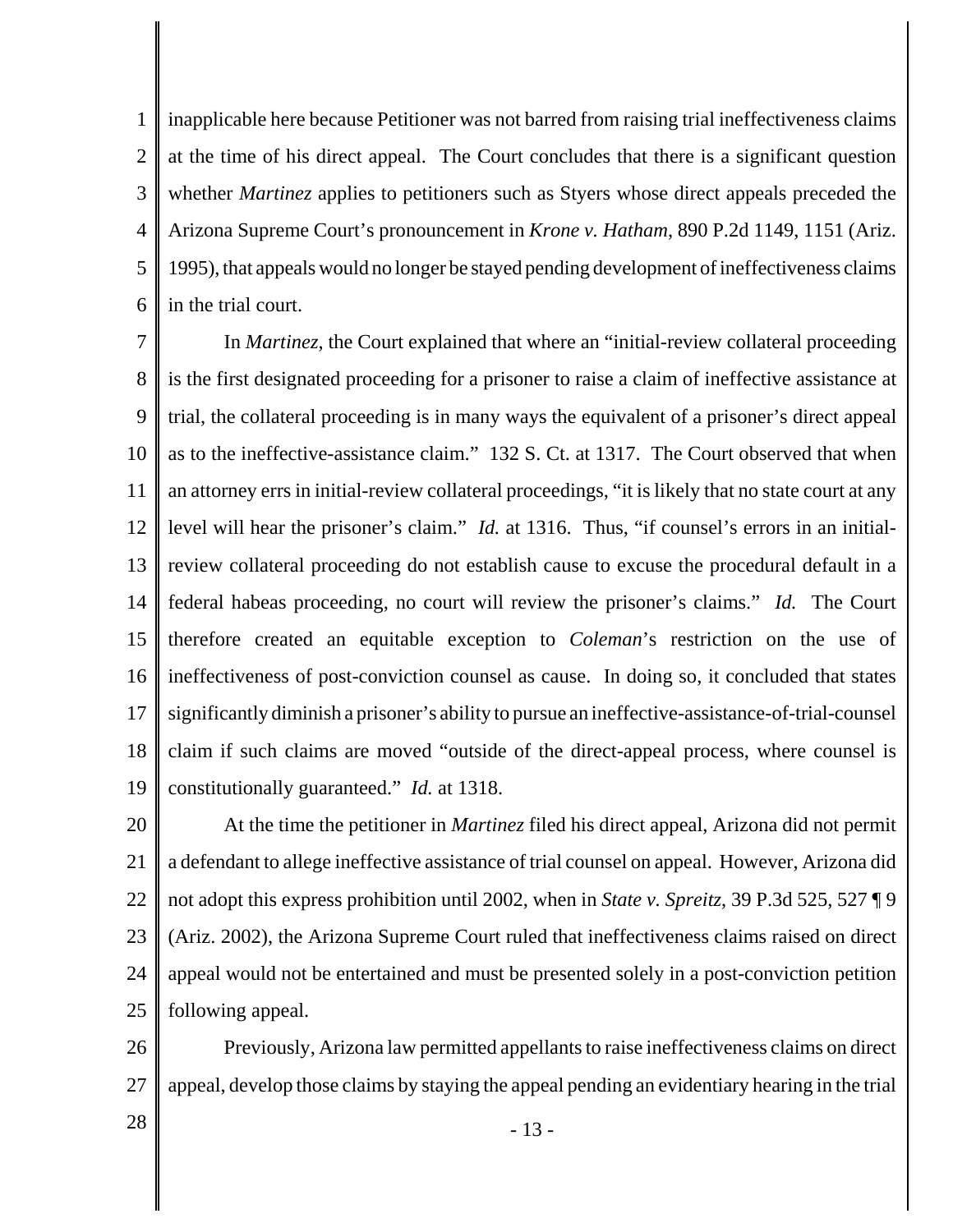| 1              | court, and then consolidate review of the post-conviction hearing with the direct appeal. In                                                                       |
|----------------|--------------------------------------------------------------------------------------------------------------------------------------------------------------------|
| $\overline{2}$ | State v. Zuck, 658 P.2d 162, 168 (Ariz. 1982), the appellant raised an ineffectiveness claim                                                                       |
| 3              | on appeal and the Arizona Supreme Court remanded to the lower court for a hearing on the                                                                           |
| $\overline{4}$ | issue. In doing so, the court remarked that "when the issue of competency of trial counsel                                                                         |
| 5              | has been raised, we have always resolved the matter with whatever was before us in the                                                                             |
| 6              | record and without giving trial counsel an opportunity to be heard. However, we believe that                                                                       |
| 7              | in some cases where this issue is raised, it would be appropriate to remand the case for a                                                                         |
| 8              | hearing on the question." <i>Id.</i> (emphasis added).                                                                                                             |
| 9              | In 1989, just two years before Petitioner filed his opening brief on direct appeal, the                                                                            |
| 10             | Arizona Supreme Court reiterated its preference for staying an appeal pending development                                                                          |
| 11             | of ineffectiveness claims in a post-conviction hearing before the trial court:                                                                                     |
| 12             | Generally, this court is reluctant to decide claims of ineffective                                                                                                 |
| 13             | assistance in advance of an evidentiary hearing to determine the reasons for<br>counsel's actions or inactions on any particular point                             |
| 14             |                                                                                                                                                                    |
| 15             | As a general matter, we recommend that when a defendant wishes to                                                                                                  |
| 16             | raise the question of ineffective assistance during the pendency of his appeal,<br>he should file the proper petition under Rule 32, Ariz. R. Crim. P., 17 A.R.S., |
| 17             | in the trial court and seek an order from the appellate court suspending the<br>appeal. The trial court should then hold an evidentiary hearing and make its       |
| 18             | ruling. Afterward, a defendant should seek to consolidate the post-conviction<br>proceedings with the direct appeal.                                               |
| 19             | State v. Valdez, 770 P.2d 313, 319 (Ariz. 1989) (emphasis added); see also State v. Carver,                                                                        |
| 20             | 771 P.2d 1382, 1390 (Ariz. 1989) ("We will not reverse a conviction on ineffective                                                                                 |
| 21             | assistance of counsel grounds on direct appeal absent a separate evidentiary hearing                                                                               |
| 22             | concerning counsel's actions or inactions."). Numerous capital appellants followed the                                                                             |
| 23             | recommended Valdez course, and the Arizona Supreme Court routinely consolidated review                                                                             |
| 24             | of the post-conviction hearing with the direct appeal, thus providing direct appellate review                                                                      |
| 25             | of ineffectiveness claims raised by constitutionally-guaranteed appellate counsel. See, e.g.,                                                                      |
| 26             | State v. Vickers, 885 P.2d 1086, 1090-92 (Ariz. 1994) (reversing on appeal conviction based                                                                        |
| 27             | on claim of ineffective assistance of counsel developed in post-conviction evidentiary                                                                             |
| 28             | $-14-$                                                                                                                                                             |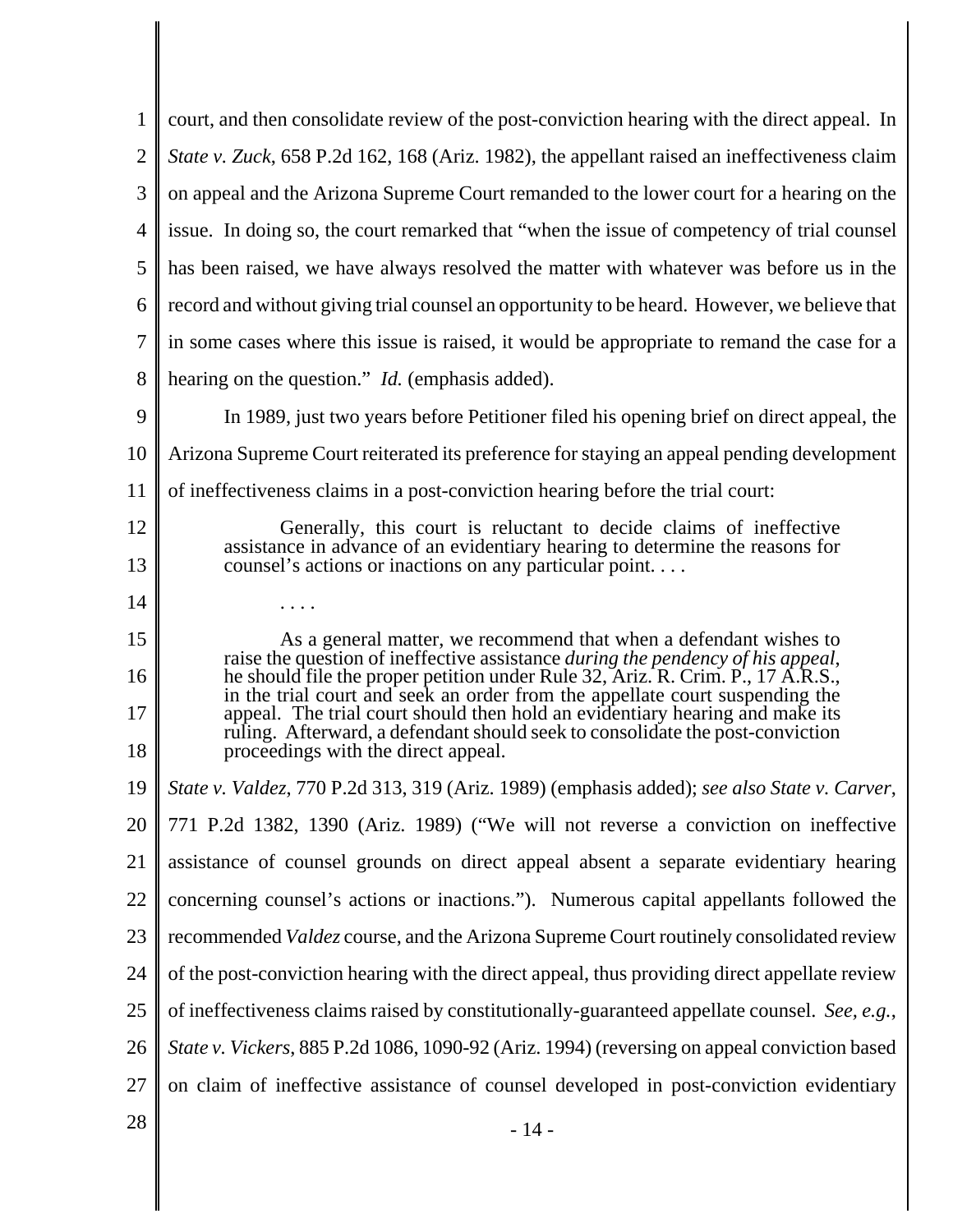|                | hearing); State v. Henry, 863 P.2d 861 (Ariz. 1993) (affirming on appeal ineffectiveness                                                                 |  |
|----------------|----------------------------------------------------------------------------------------------------------------------------------------------------------|--|
| $\overline{2}$ | claims denied following state post-conviction evidentiary hearing); State v. Salazar, 844 P.2d                                                           |  |
| 3              | 566, 581-82 (Ariz. 1992) (same); State v. Amaya-Ruiz, 800 P.2d 1260, 1287-90 (Ariz. 1990)                                                                |  |
| 4              | (same); State v. Rockwell, 775 P.2d 1069, 1076-77 (Ariz. 1989) (reviewing on appeal alleged                                                              |  |
| 5              | ineffective assistance of counsel at trial); State v. McCall, 770 P.2d 1165, 1173 (Ariz. 1989)                                                           |  |
| 6              | (reviewing on appeal alleged ineffectiveness of counsel at resentencing).                                                                                |  |
| $\overline{7}$ | It was not until 1995 that the Arizona Supreme Court abandoned its preference for                                                                        |  |
| 8              | suspending appeals pending evidentiary development of ineffectiveness claims in a post-                                                                  |  |
| 9              | conviction proceeding:                                                                                                                                   |  |
| 10             | We once routinely stayed appeals pending resolution of Rule 32 proceedings,                                                                              |  |
| 11             | but that practice proved unworkable and resulted in long delays. See, e.g.,<br>State v. Vickers, 180 Ariz. 521, 885 P.2d 1086 (1994) (five years from    |  |
| 12             | conviction to disposition on appeal). Now, we will almost never allow a Rule<br>32 proceeding to delay a direct appeal.                                  |  |
| 13             | We are aware that our present practice may appear to conflict with the<br>practice suggested by cases starting with <i>State v. Valdez.</i> However, the |  |
| 14             | practice of staying appeals pending resolution of Rule 32 proceedings has<br>proven unsuccessful, and we will no longer engage in it, barring the most   |  |
| 15             | exceptional circumstances.                                                                                                                               |  |
| 16             | <i>Krone v. Hatham, 890 P.2d 1149, 1151 (Ariz. 1995). The practical effect of Krone was the</i>                                                          |  |
| 17             | elimination of direct appellate review of ineffectiveness claims developed in a post-                                                                    |  |
| 18             | conviction proceeding.                                                                                                                                   |  |
| 19             | In 2002, the Arizona Supreme Court observed in Spreitz that the raising of                                                                               |  |
| 20             | ineffectiveness claims on direct appeal had also led to inconsistent preclusion rulings under                                                            |  |
| 21             | Rule 32.2(a) of the Arizona Rules of Criminal Procedure, which precludes a prisoner from                                                                 |  |
| 22             | raising in a post-conviction petition any issue that could have been raised on direct appeal.                                                            |  |
| 23             | Specifically, in Spreitz, the court granted review "on the question whether by raising one                                                               |  |
| 24             | claim of ineffective assistance of trial counsel in the direct appeal, all later ineffectiveness                                                         |  |
| 25             | of trial counsel claims are precluded." Spreitz, 39 P.3d at 526 ¶ 3. After describing a                                                                  |  |
| 26             |                                                                                                                                                          |  |
| 27             |                                                                                                                                                          |  |
| 28             | $-15-$                                                                                                                                                   |  |
|                |                                                                                                                                                          |  |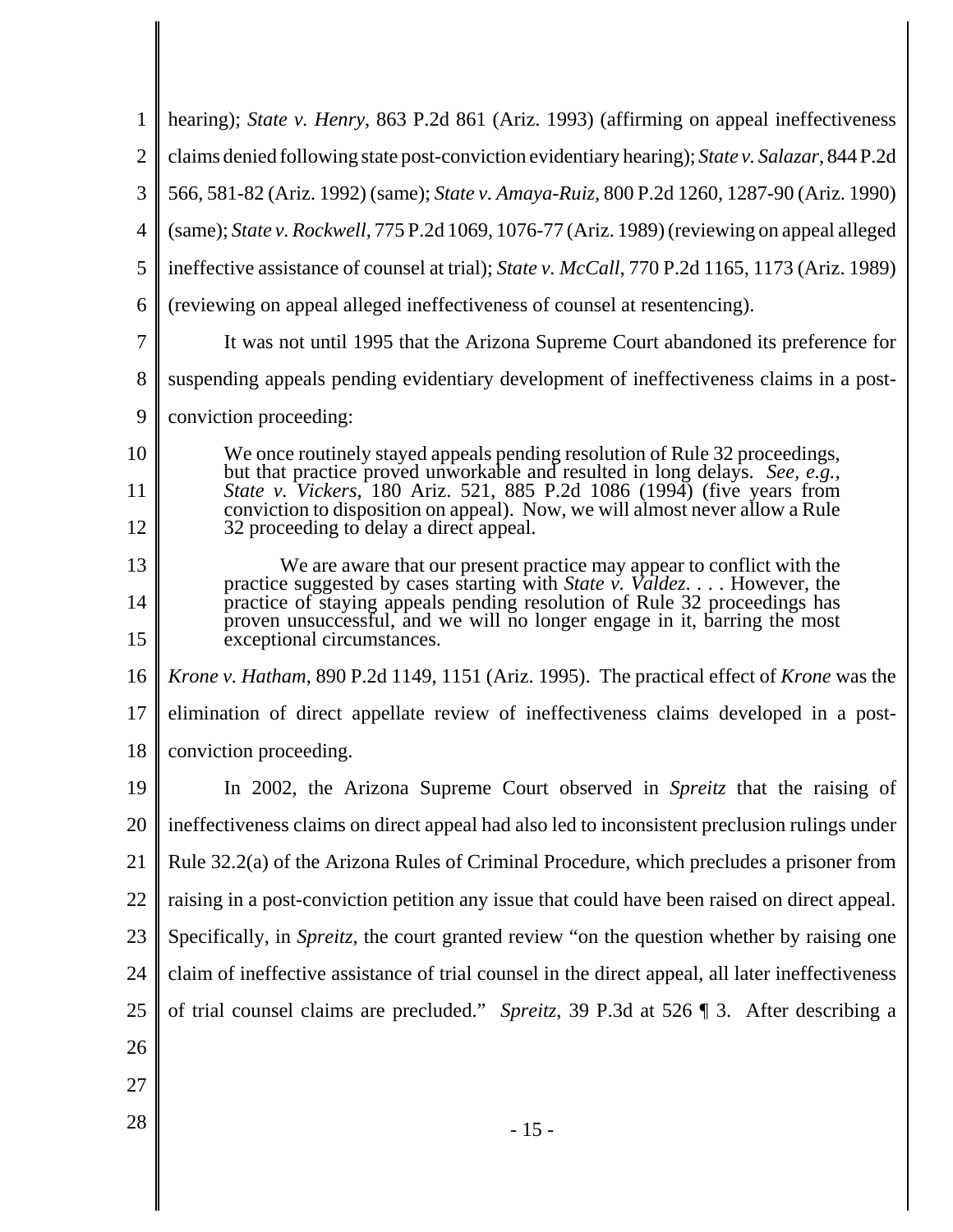1 2 3 4 5 6 7 8 9 10 11 "murky" preclusion history regarding ineffectiveness claims,<sup>2</sup> the court held in *Spreitz* that all ineffectiveness claims must be brought in a post-conviction proceeding, that any "raised in a direct appeal, henceforth, will not be addressed by appellate courts regardless of merit," and that there "will be no preclusive effect under Rule 32 by the mere raising of such issues." *Id.* at 527 ¶ 9; *see also Lambright v. Stewart*, 241 F.3d 1201, 1203 (9th Cir. 2001) (finding preclusion under Arizona's Rule 32 inadequate to bar the petitioner's ineffectiveness claim because at the time of the alleged procedural default Arizona law permitted but did not require that ineffectiveness claims be raised on appeal); *Moormann v. Schriro*, 426 F.3d 1044, 1059-60 (9th Cir. 2005) (remanding for determination in Arizona capital case on question of whether appellate counsel's failure to raise ineffectiveness claims on appeal excuses procedural default of those claims).

12 13 14 15 16 17 Petitioner's case differs substantially from that of the petitioner in *Martinez*. On appeal, Petitioner was represented by new counsel who could have, pursuant to *Valdez*, pursued ineffectiveness claims in a post-conviction proceeding and then consolidated those claims with the other issues raised on appeal, a proceeding which provided both constitutionally-guaranteed counsel and direct review by the Arizona Supreme Court. Simply put, at the time of Petitioner's appeal, Arizona did not bar him from raising

18

28

<sup>19</sup> 20 21 22 23  $2^2$  For example, the court noted that in a 1976 case a colorable ineffectiveness claim raised in a postconviction petition and then consolidated with a direct appeal was remanded to the trial court for factfinding with no discussion of preclusion or waiver, "despite the fact that other ineffective assistance of counsel claims had been raised and otherwise considered in the direct appeal." *Spreitz*, 39 P.3d at 526. The court also observed that in a 1982 case, the court differentiated trial and sentencing ineffectiveness claims and concluded that raising the former on direct appeal did not preclude the latter from being raised in a Rule 32 proceeding. *Id.*

<sup>24</sup> 25 26 27 Petitioner's own case provides an additional example. Petitioner raised five ineffectiveness claims in a post-conviction petition filed after the conclusion of direct appeal. (Doc. 178-1 at 49-76.) The PCR court ruled that each was precluded under Rule 32 because the claims could have been raised on appeal. (Doc. 178-3 at 98-100.) Thereafter, the Arizona Supreme Court remanded for consideration of the claims on the merits. (Doc. 179-2 at 1.)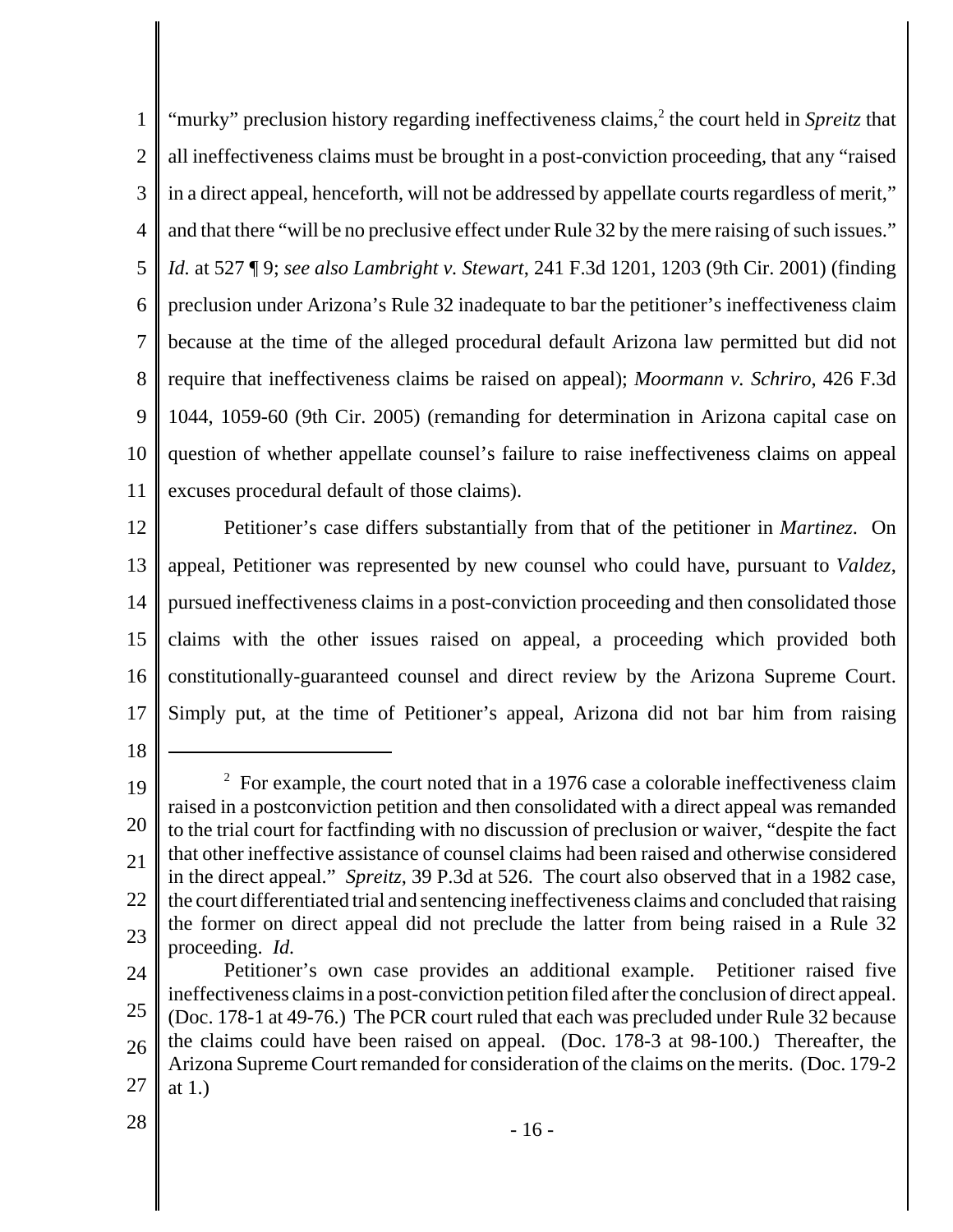1 2 3 4 5 ineffectiveness claims on appeal and in fact provided for direct appellate review of such claims. *See Martinez*, 132 S. Ct. at 1320 (emphasizing that the Court's holding is limited to situations "where the State barred the defendant from raising the claims on direct appeal"). Thus, such claims were not "outside of the direct-appeal process," *id.* at 1318, and the equitable considerations at issue in *Martinez* do not extend here.

6 7 8 9 10 11 12 13 14 15 16 17 18 19 20 21 22 23 24 25 26 Since *Martinez* was decided, at least two federal circuits and numerous district courts have concluded that *Martinez* does not apply when state law permits a defendant to raise an ineffectiveness claim on direct appeal. *See Dansby v. Hobbs*, 691 F.3d 934, 937 (8th Cir. 2012), *petition for cert. filed*, No. 12-8582 (Feb. 4, 2013); *Ibarra v. Thaler*, 687 F.3d 222, 25-27 (5th Cir. 2012); *Foley*, 2013 WL 375185, at \*6; *Phillips v. Superintendent, Indiana State Prison*, 2012 WL 6097019, at \*3 (N.D. Ind. Dec. 7, 2012); *Leberry v. Howerton*, 2012 WL 2999775, at \*1-\*2 (M.D. Tenn. July 23, 2012); *Gil v. Atchison*, 2012 WL 2597873, at \*5-\*6 (N. Dist. Ill. July 2, 2012); *Arthur v. Thomas*, 2012 WL 2357919, at \*9 (N.D. Ala. June 20, 2012). This is true even if the state court prefers that ineffectiveness claims be raised in a post-conviction petition, so long as the court will entertain the claims on appeal. *See Ibarra*, 687 F.3d at 227 (where state appellate court prefers ineffectiveness claims to be raised in state habeas but sometimes reaches merits of such claims on appeal, "Texas procedures do not mandate that ineffectiveness claims be heard in the first instance in habeas proceedings" and *Martinez* does not apply); *Phillips*, 2012 WL 6097019, at \*3 ("[E]ven assuming, as the Petitioner argues, that Indiana courts prefer that attacks on the competency of trial counsel be raised in a collateral attack, rather than in a direct appeal, the fact that the Indiana courts will entertain an attack on competency of trial counsel excludes Indiana from the *Martinez* exception to the *Coleman* rule."); *but see Trevino v. Thaler*, 133 S. Ct. 524 (2012) (granting certiorari on whether the Fifth Circuit in *Ibarra* correctly determined that under Texas law a prisoner may adequately develop and present an ineffectiveness claim on direct appeal).

- 27
- 

Because it appears that Petitioner cannot benefit from the narrow exception to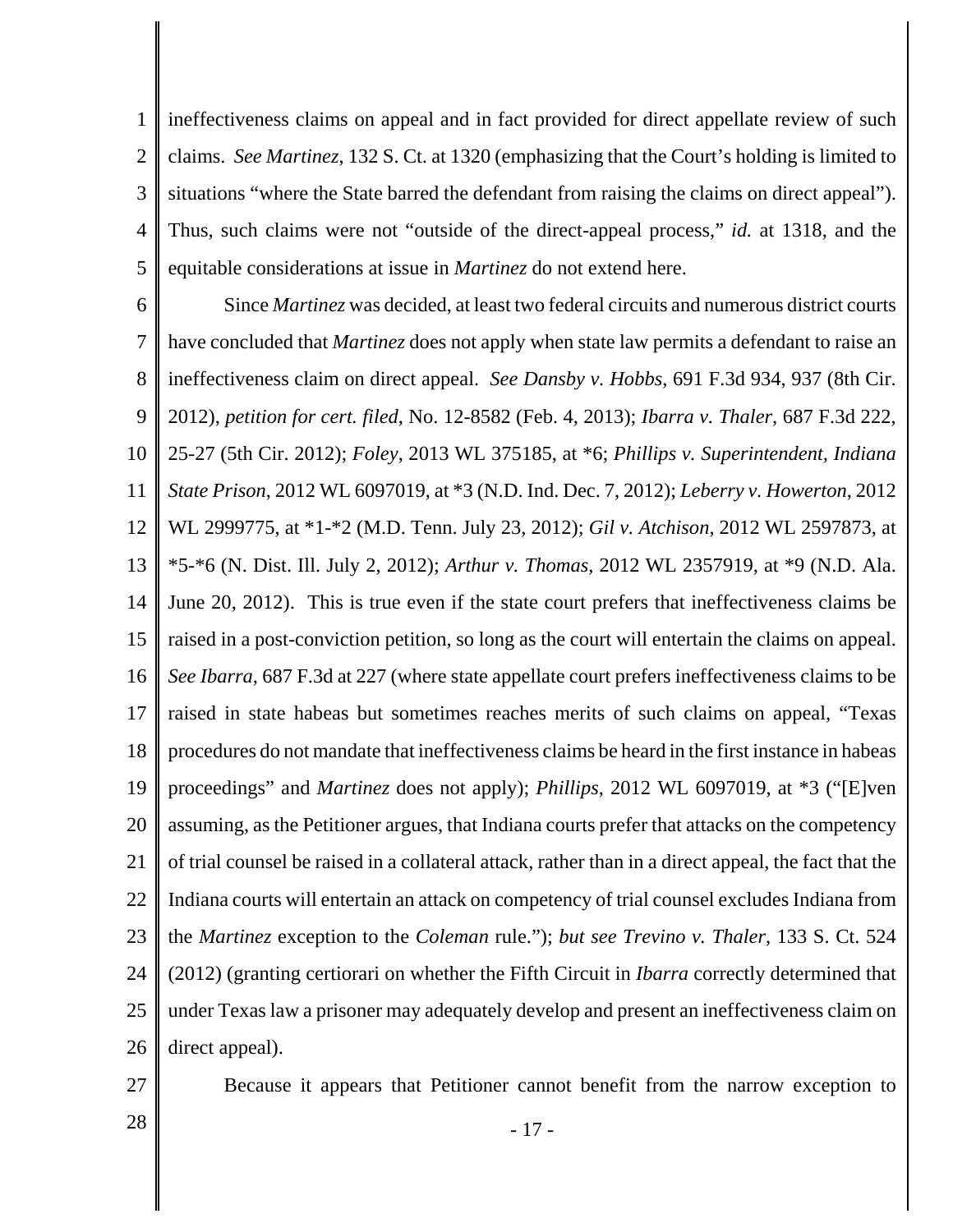1 2 3 4 5 6 *Coleman* created in *Martinez,* there is no close connection between *Martinez* and the district court's ruling finding Claim 8 procedurally barred. Alternatively, as discussed below in Part IV, even if *Martinez* is applicable, Petitioner cannot establish cause and prejudice to overcome the procedural default. The Court thus concludes that the lack of close connection between *Martinez* and Petitioner's procedural default weighs against granting post-judgment relief.

#### **Comity**

7

8 9 10 11 12 13 14 15 The last factor concerns the need for comity between independently sovereign state and federal judiciaries. *Phelps*, 569 F.3d at 1139. The Ninth Circuit has determined that principles of comity are not upset when an erroneous legal judgment, if left uncorrected, "would prevent the true merits of a petitioner's constitutional claims from ever being heard." *Id.* at 1140. In *Phelps*, the district court dismissed the petition as untimely, thus precluding any federal habeas review of the petitioner's claims. The court found that this favored the grant of post-judgment relief in Phelps's case because dismissal of a first habeas petition "denies the petitioner the protections of the Great Writ entirely." *Id.*

16 17 18 19 Here, the district court's judgment did not preclude all review of Petitioner's federal constitutional claims. A number of the claims, including counsel ineffectiveness during the guilt phase, were addressed on the merits in both the district and appellate courts. Therefore, the comity factor does not weigh in favor of Rule 60(b) relief. *See Lopez*, 678 F.3d at 1137.

# 20

**Conclusion**

21 22 23 24 25 Having weighed and balanced each of the factors set forth in *Gonzalez* and *Phelps* in light of the particular facts of this case, the Court in its discretion concludes that Petitioner's motion fails to demonstrate the requisite extraordinary circumstances necessary to warrant relief from judgment under Rule 60(b)(6). Moreover, as discussed next, even if the narrow *Martinez* exception applied, it does not provide cause to excuse the procedural default here.

- 26
- **IV. Cause for Procedural Default**

In *Martinez*, the Court outlined what a petitioner must show for a district court to

27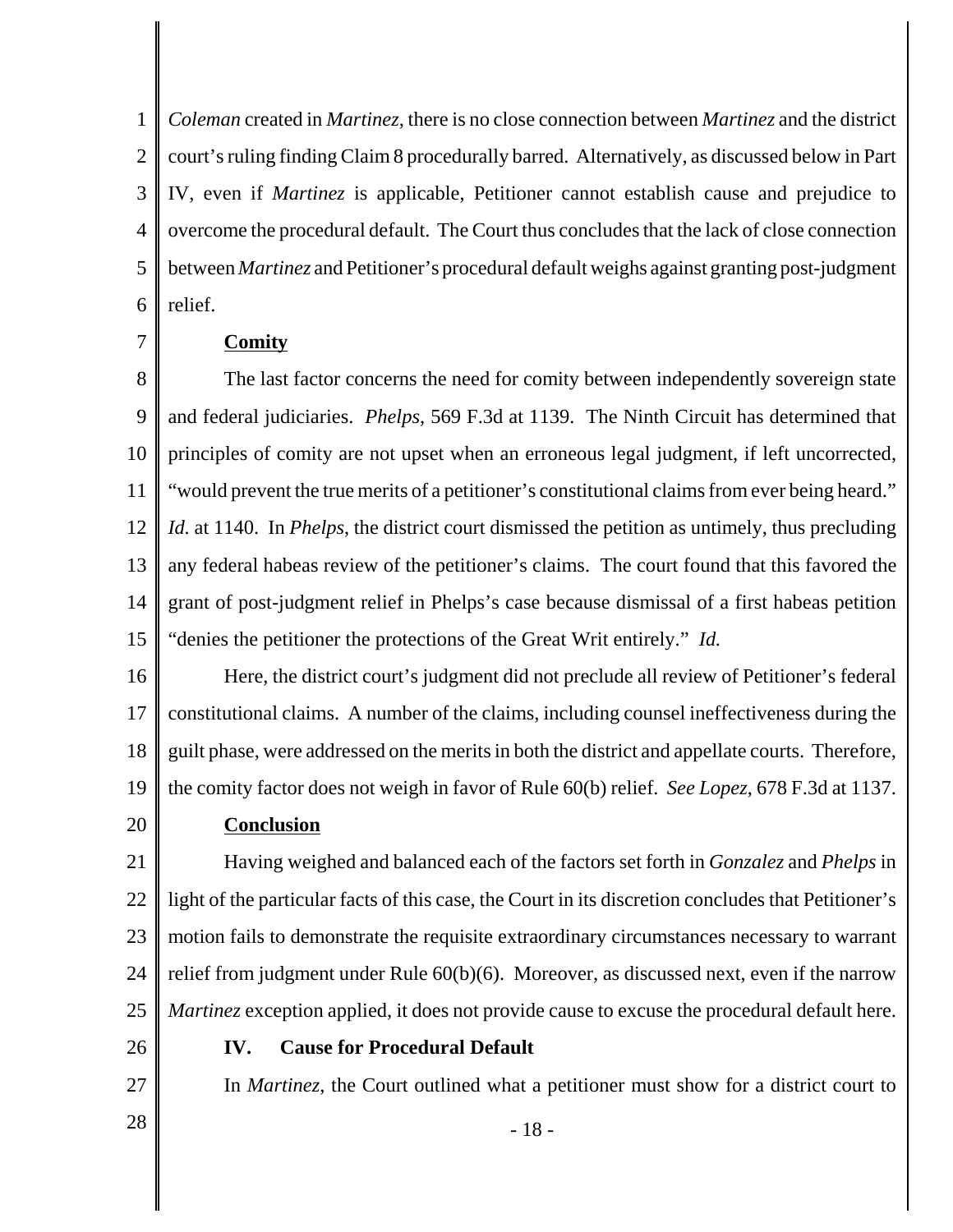1 2 3 4 5 6 7 8 9 10 11 12 13 14 reach the merits of an unexhausted and procedurally defaulted ineffective-assistance-of-trialcounsel claim. First, a petitioner must show that PCR counsel was ineffective under the standards of *Strickland* for not raising the ineffective-assistance-of-counsel (IAC) claim. *Martinez*, 132 S. Ct. at 1318. Second, the petitioner must demonstrate that the defaulted IAC claim is substantial. *Id.* at 1318-19. If both of these are met, then cause exists to excuse the default. However, before a court may reach the merits of a procedurally defaulted claim, the petitioner must also establish prejudice. *Id.* at 1316 ("A prisoner may obtain federal review of a defaulted claim by showing cause for the default *and prejudice from a violation of federal law*.") (emphasis added). Thus, the third showing a petitioner must make is that he suffered prejudice. *See Sexton v. Cozner*, 679 F.3d 1150, 1159 (9th Cir. 2012), *cert. denied*, 133 S. Ct. 863 (2013) ("In applying this standard, *Martinez* made clear that a reviewing court must determine whether the petitioner's attorney in the first collateral proceeding was ineffective under *Strickland*, whether the petitioner's claim of ineffective assistance of trial counsel is substantial, *and* whether there is prejudice.").

15 16 17 18 19 20 21 22 23 24 25 26 27 As a practical matter, courts must evaluate the underlying IAC claim to evaluate any of the three showings that must be made to excuse a procedurally defaulted IAC claim. First, to find that PCR counsel was ineffective for not raising the defaulted IAC claim, a court must determine under *Strickland* whether PCR counsel's conduct fell below an objective standard of reasonableness and whether the petitioner was prejudiced. To this end, a court must evaluate whether there was any reason to raise the claim, which necessarily requires an inquiry into the merits of the claim. In addition, to show prejudice from PCR counsel's failure to raise the defaulted IAC claim, a reviewing court must find a reasonable probability of a different outcome had the claim been raised in state court. *See Lopez*, 678 F.3d at 1138 ("To have a legitimate IAC claim a petitioner must be able to establish both deficient representation *and* prejudice."). This cannot be determined without considering the merits of the defaulted IAC claim. *See Sexton*, 679 F.3d at 1159 ("To establish that PCR counsel was ineffective, Sexton must show that trial counsel was likewise ineffective . . . .").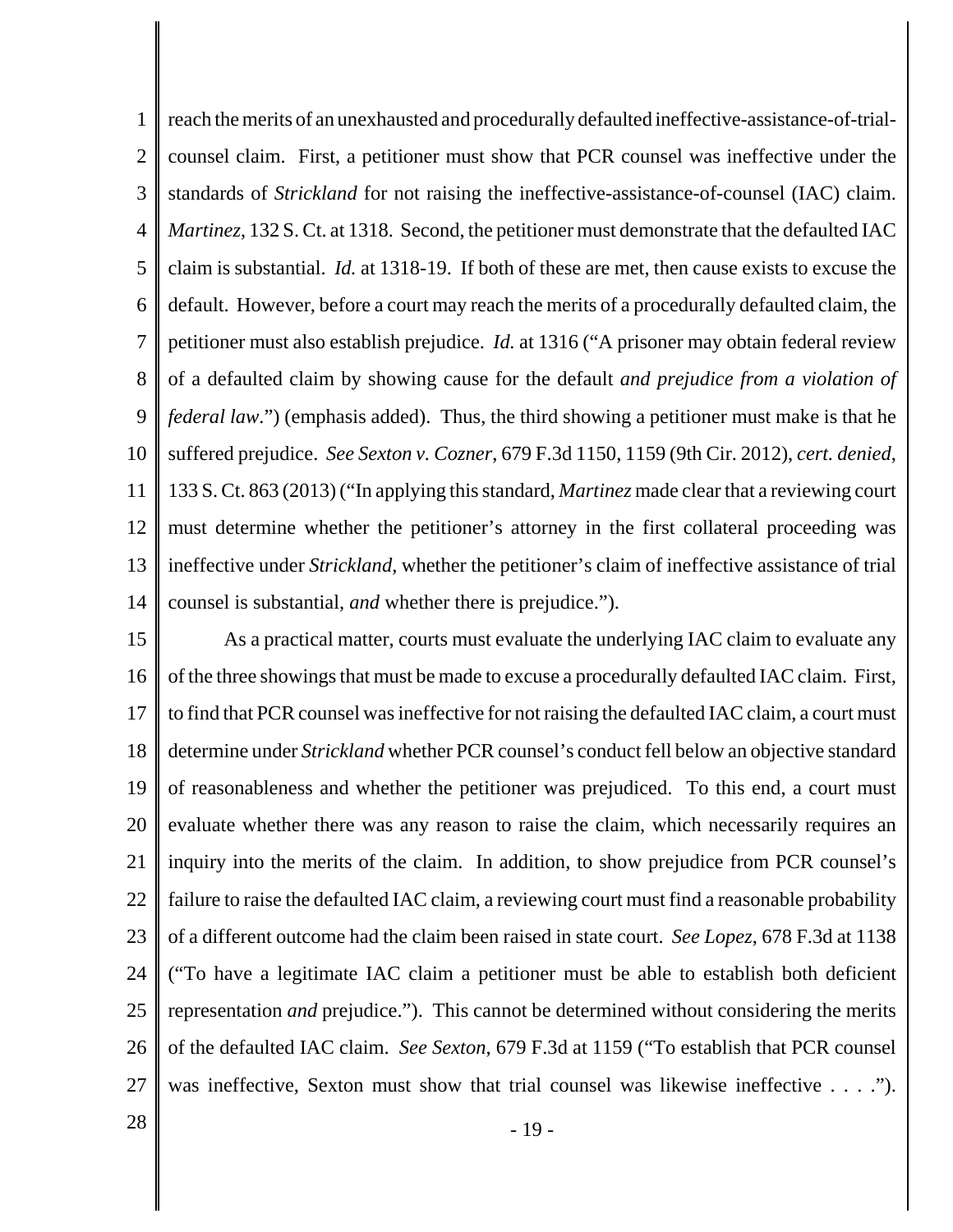1 2 3 4 Similarly, a court cannot determine whether a defaulted IAC claim is substantial without looking at the substance of the claim. Finally, to determine if a petitioner has established prejudice to overcome the default, a court must evaluate whether the petitioner was prejudiced by trial counsel's allegedly deficient performance.

5 6 7 8 9 10 11 12 For these reasons, the Court will begin with analysis of the defaulted IAC claim. If Petitioner's defaulted Claim 8 fails to allege a colorable claim of trial counsel ineffectiveness, then PCR counsel was not ineffective for failing to raise the claim and Petitioner cannot show cause and prejudice to overcome the procedural default. *See id.* ("If trial counsel was not ineffective, then Sexton would not be able to show that PCR counsel's failure to raise claims of ineffective assistance of trial counsel was such a serious error that PCR counsel was not functioning as the counsel guaranteed by the Sixth Amendment.") (internal quotations omitted).

13

### **Relevant Facts**

14 15 16 17 18 19 20 21 22 23 24 25 26 27 Prior to trial, Petitioner was evaluated by three experts—two psychiatrists and one psychologist—pursuant to Rule 11 of the Arizona Rules of Criminal Procedure. Each noted that Petitioner suffered from Post-Traumatic Stress Disorder (PTSD) as a result of his military service in Vietnam, was taking Lithium (a mood stabilizer) and Navane (an antipsychotic medication) as treatment for PTSD, and was competent to stand trial. (Doc. 183-3 at 15, 17-18, 20-21.) Dr. Thomas N. Thomas, M.D., further noted that in addition to PTSD Petitioner may have suffered from an Affective Disorder at the time of the offense, but that the relationship between these diagnoses and the alleged offense was "nil." (*Id.* at 22.) Dr. Mark L. Berman, Ph.D., undertook the most extensive evaluation of Petitioner. He interviewed Petitioner over a two-day period; reviewed police reports, court records, Petitioner's jail medical file, and a large volume of materials from the VA Medical Center; and conversed by phone with various psychiatrists and VA personnel. (Doc. 183-3 at 6.) In describing Petitioner's background, Dr. Berman noted that Petitioner had served in Vietnam and began psychotherapy in 1971, the year Petitioner sustained head injuries in a truck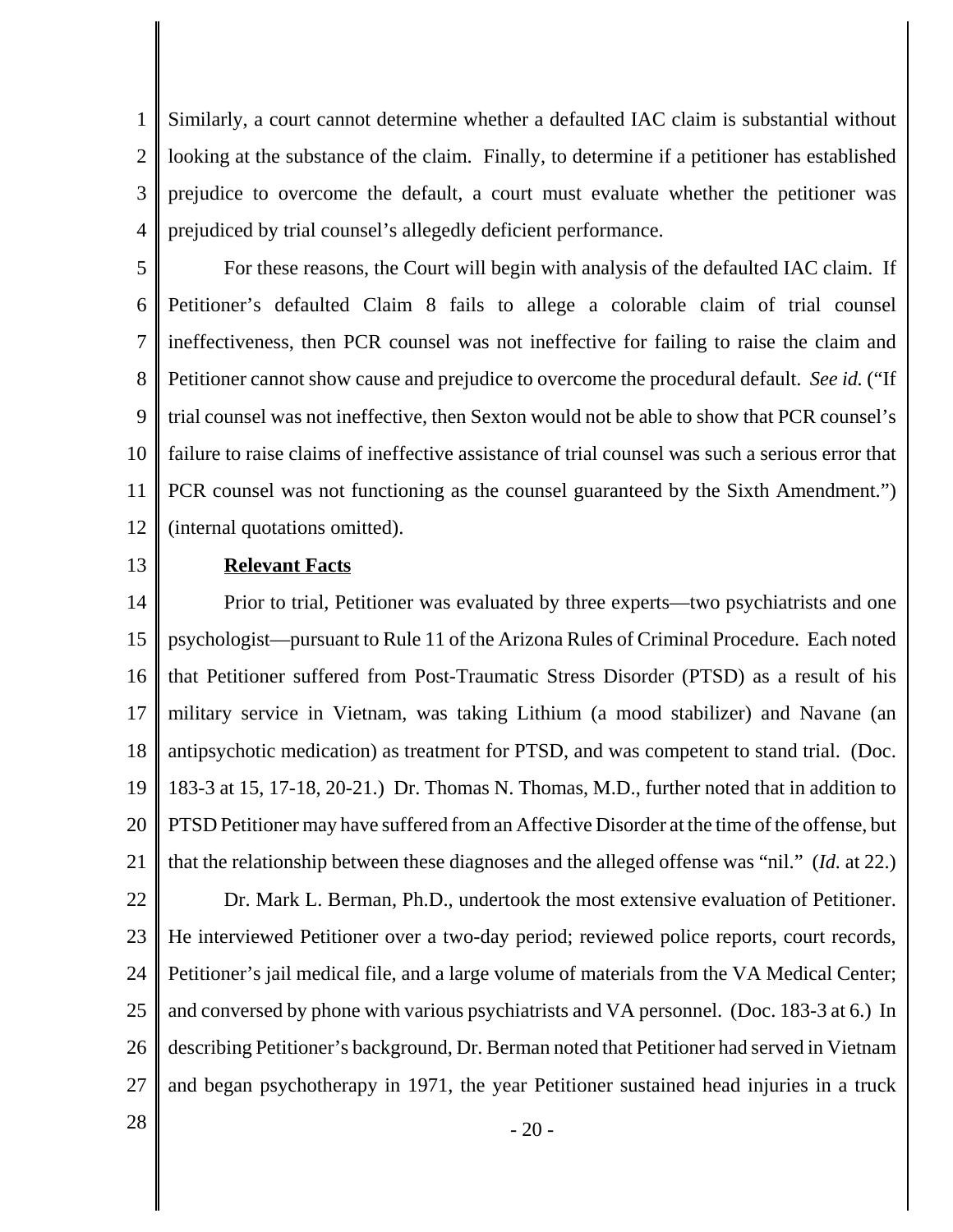1 2 3 4 5 accident and also attempted suicide. Petitioner began group counseling at the VA Center around 1984 and entered a PTSD program that included four months of in-patient treatment. Petitioner continued with PTSD-related therapy off and on until November 1989, about a month before the offense. The reported also noted that Petitioner's mother and brother recently had died only days apart.

6 7 8 9 10 11 12 13 14 15 16 17 18 19 20 21 22 According to Dr. Berman's review of the records, Petitioner's IQ was tested by the VA as low-average in 1984, 1985, and 1989, with full-scale scores of 85, 87, and 84, respectively. A 1972 consultation sheet described Petitioner as expressing "extreme antisocial fantasies" and admitting having committed antisocial acts in the past. (*Id.* at 8.) Between 1972 and 1984, Petitioner was administered several electroencephalograms (EEGs), each of which was normal. In 1976, he was "judged not to have any organic brain dysfunction", and 1980 progress notes conclude that Petitioner "apparently has no residual from head injury 1971." (*Id.* at 8-9.) However, a 1984 psychological evaluation described "residual deficits . . . compatible with an old head injury (e.g., losses in immediate attention span, sustained concentration, incidental and systematic new learning)." (*Id.* at 9.) According to a 1985 assessment, Petitioner "suffered from 'Organic Brain Syndrome, with mixed emotional features', as well as 'dependent personality traits'." (*Id.*) Another 1985 evaluation described him as suffering from PTSD, cyclothymic mood disorder, passivedependent and passive-aggressive personality traits, a short temper with angry outbursts and easy frustration, nightly dreams of combat situations, poor sleep, and survivor guilt. This report identified several PTSD-related traumas, including Petitioner shooting a young boy in the head in Vietnam.

23

24 25 26 27 In 1987, Petitioner reported hearing people talk to him, seeing "ghostly friends," and feeling someone brush by him. These reports continued in 1988, when Petitioner complained of seeing and hearing ghostly things that pushed on him and made him irritable. He was concerned about his daughter's crying, which brought back the crying of kids from Vietnam, and also described blackouts and being tired of hearing voices. In November 1988,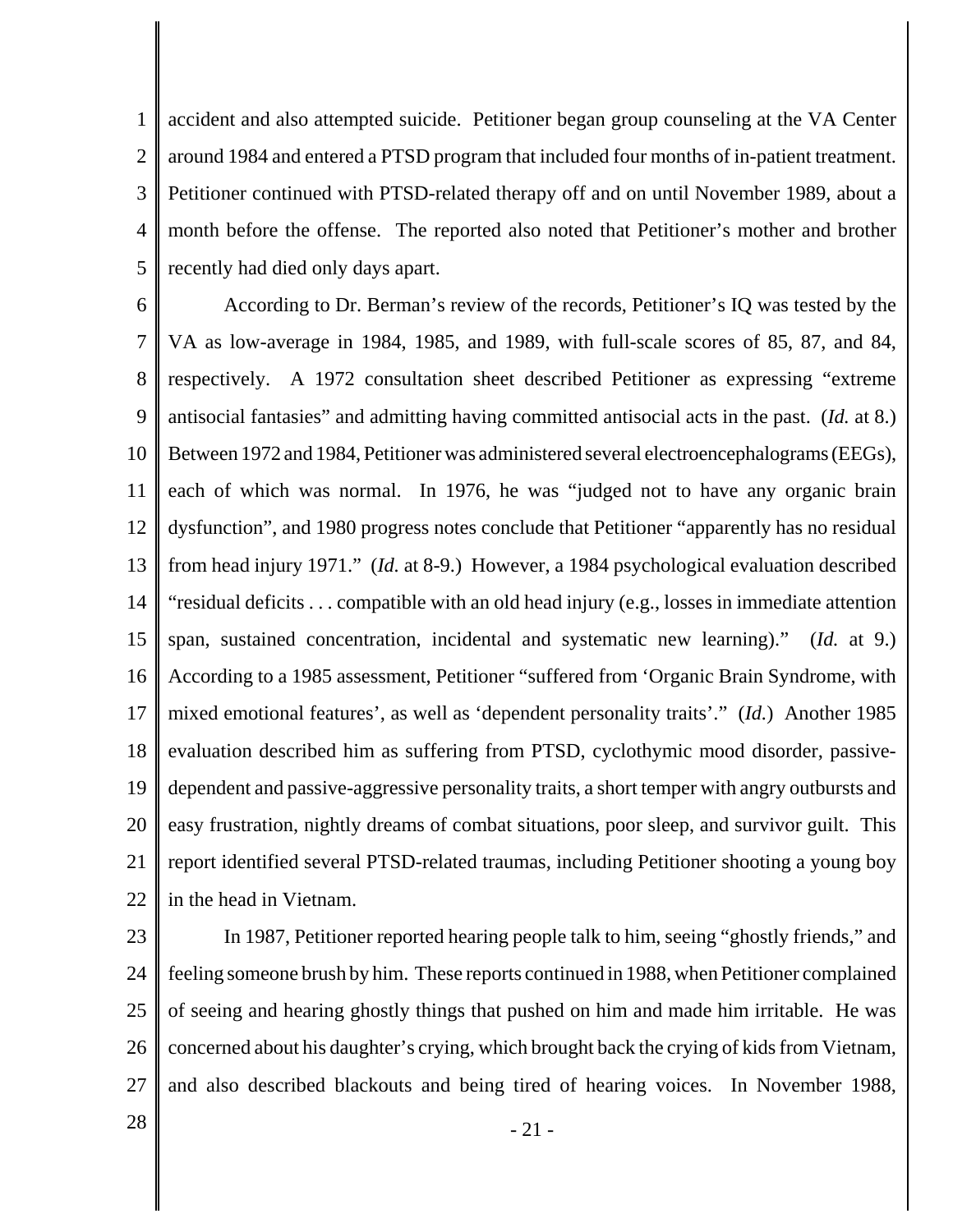1 2 3 Petitioner reported being depressed and having difficulty obtaining a job. In his last visit to the VA in November 1989 prior to the offense, Petitioner complained of hearing voices regularly and being irritable, short-tempered, and sleep-deprived.

4 5 6 7 8 9 10 11 12 13 14 15 16 17 18 Dr. Berman administered various tests. In one, a trail-making exercise, Petitioner was slower than expected but had no errors. Dr. Berman concluded that this performance suggested the possibility of neurological dysfunction but could also "simply reflect a slowpaced working style." (*Id.* at 12.) A State-Trait Anger Expression Inventory suggested that Petitioner was experiencing relatively intense feelings of anger, most likely situationallydetermined, and that Petitioner tended to express anger in terms of behavior towards persons or objects. During their interview, Petitioner denied killing Christopher Milke, claimed he was in a good mood and feeling no more stressed than usual on the day of the offense, and that he "went blank" after hearing shots fired and hearing co-defendant Roger Scott say Christopher was dead. (*Id.* at 14.) He denied knowing why Scott would kill Christopher and claimed it was Scott's idea to go to a mall and report Christopher missing. In response to Dr. Berman's question whether PTSD was affecting him the day of the murder, Petitioner responded, "Same as always. It was there." (*Id.* at 15.) Regarding experiencing visual or auditory hallucinations, Petitioner answered in the negative but noted that he "see[s] things about every day. And hear 'em all the time." (*Id.*)

19 20 21 22 23 24 Dr. Berman concluded that Petitioner was probably suffering from PTSD at the time of the offense, but could not "state with certainty how much if at all Mr. Styers' PTSD affected his mood, stress level, clarity of thinking, etc. on or around 12/2/89, nor the relationship between his PTSD and the alleged offense." (*Id.* at 15-16.) He further stated that he had "little or no information to indicate that Mr. Styers was not of sound mind" or that he did not know what he was doing at the time of the offense. (*Id.* at 16.)

25 26 27 Petitioner's PTSD-related problems were brought out at trial. In his opening statement defense counsel stated that Petitioner was a former marine, who was suffering from post-traumatic stress syndrome as a result of experiences in Vietnam. (Doc. 183-5 at 50.)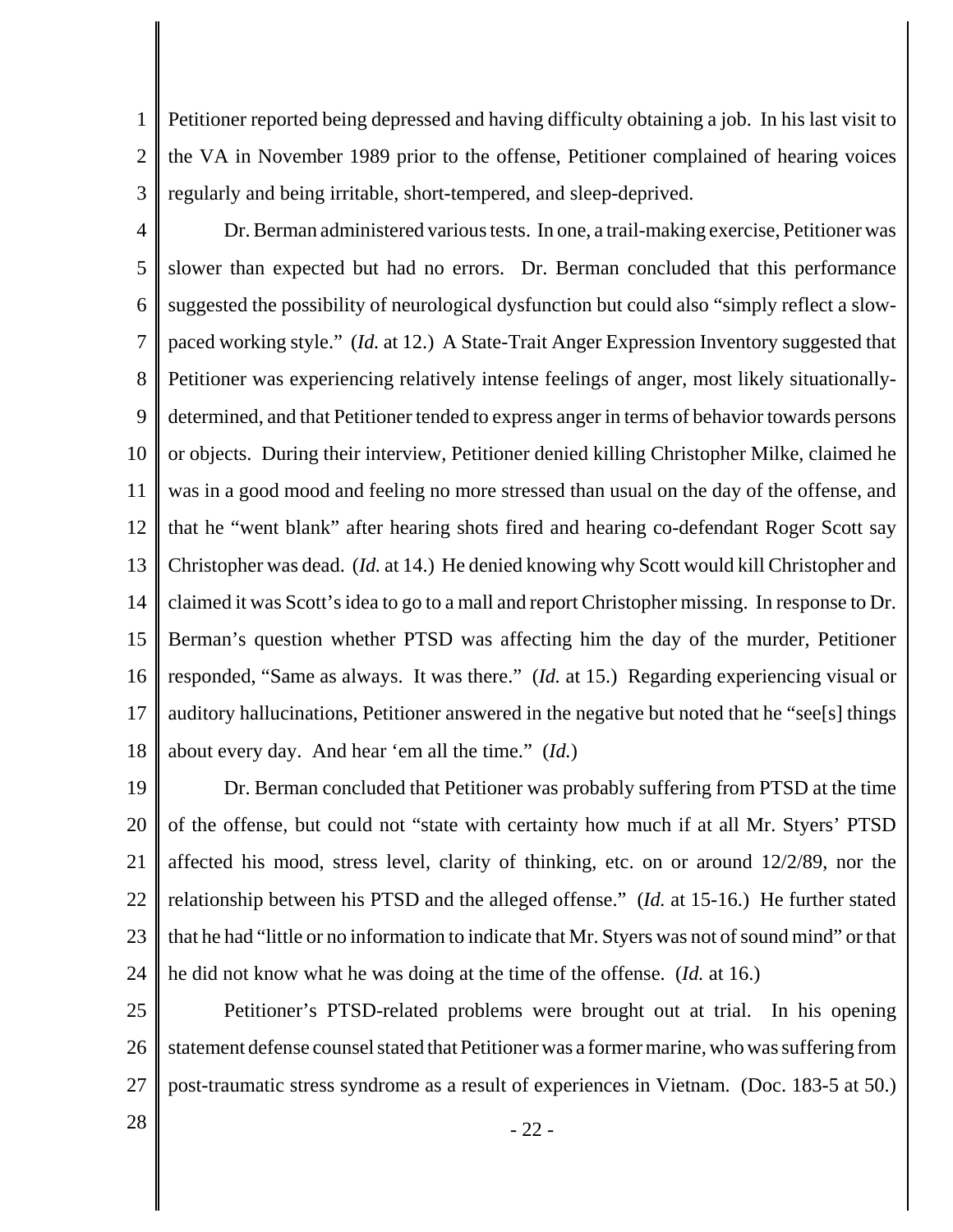1 2 3 4 5 6 7 8 9 10 11 He further asserted that Petitioner was taking medication but that, although Petitioner was not crazy, he heard voices. Counsel told the jury that Petitioner's mental problems, combined with his low education, led him to go along with Roger Scott. (*Id.* at 50, 53-54.) One of the officers with whom Petitioner spent time at the mall searching for Christopher testified that Petitioner volunteered information about his Vietnam experience, claiming that it was not uncommon to go into villages and kill women and children. (*Id.* at 76.) A detective testified that Petitioner told him about being on medication for nervousness and to get rid of dreams in which he heard the voices of children and sometimes adults. (*Id.* at 135.) Another detective testified that Petitioner told him about falling out of a truck while in the military and sustaining head injuries, which combined with the PTSD had caused memory problems. (*Id.* at 232.)

12 13 14 15 16 17 18 19 20 21 22 Petitioner himself testified that he was taking medications to deal with his experiences from Vietnam, including the killing of women and children. (Doc. 184-3 at 65.) He described dreams in which he was killing people in Vietnam, said he heard women and children crying, and claimed to see Vietnamese people or soldiers that weren't there. (*Id.* at 67-68.) He also explained that he had been in a coma following the truck accident and was forced to relearn everything, including his family and how to walk, and suffered memory problems as a result. (*Id.* at 66.) With regard to the offense, Petitioner testified that he never saw Christopher's body after hearing the gun shots but felt fear as a result of his Vietnam experiences and could imagine Christopher lying there "with other bodies." (*Id.* at 69.) Petitioner also testified that he received combat ribbons and the Vietnamese Cross of Gallantry during the 16 months he served in Vietnam. (*Id.* at 119.)

23

24 25 26 27 Following his conviction, the court's probation department prepared a presentence report (PSR). Petitioner continued to deny involvement in the crime to the PSR writer, claiming it was Scott who shot Christopher. He claimed that he had his back towards Scott and Christopher when he heard the shots fired. Scott then pointed the gun at Petitioner and stated, "I took care of Christopher and this is what you're gonna do." (Doc. 183-2 at 76.)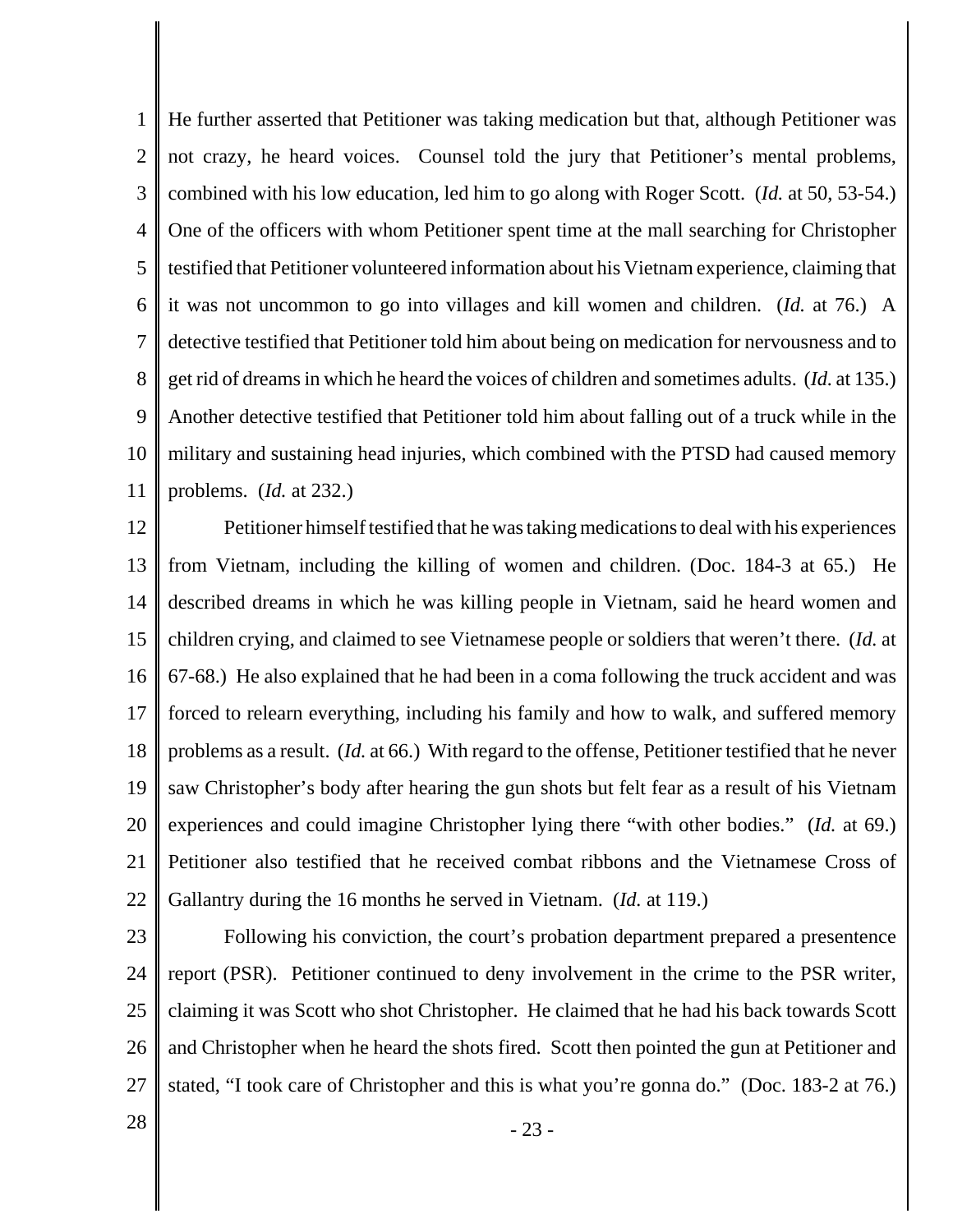1 2 Petitioner told the PSR writer that he was reminded of Vietnam and suddenly experienced "solid fear" when Scott pointed the gun at him. (*Id.*)

3 4 5 6 7 8 9 10 11 12 13 In describing Petitioner's social history, the PSR stated that Petitioner had limited recollection of his upbringing due to the 1971 head injury, but recalled his parents rarely displaying any affection and having it "tough financially" throughout his childhood. (*Id.* at 79.) Petitioner stated that to the best of his recollection "he was never physically, emotionally or sexually abused as a child." *Id.* Petitioner told the PSR writer that he did not drink alcohol and last smoked marijuana while in the military. Petitioner also described his Vietnam-related problems and said he shot an eight-year-old Vietnamese child after the child jumped onto a military truck transporting troops. The PSR further noted Petitioner's lack of criminal history and reported defense counsel's opinion that if his client was responsible for the death of Christopher Milke, "his emotional state at the time of the shooting may have seriously depreciated his ability to comprehend the seriousness of his conduct." (*Id.* at 78.)

14 15 16 17 18 19 20 21 22 23 24 25 26 27 Prior to sentencing, the court held an aggravation/mitigation hearing. At the outset, the court denied the prosecution's request to consider the co-defendants' confessions in finding the existence of aggravating factors. The State's only witness, Dr. Thomas, testified that he found no psychotic thought process or other impairment (including Petitioner's PTSD) that would have affected Petitioner's ability to appreciate the nature and quality of his acts and that Petitioner's actions were heinous and depraved. (Doc. 178-3 at 49-51.) The defense called three witnesses in support of mitigation. Randy Suckow, a member of the pastoral staff at Petitioner's church, testified that Petitioner was an active member of the church, was sincere in his religious beliefs, and was a kind, caring person. (*Id.* at 20.) Suckow also described Petitioner as "simple" and "easily persuaded." (*Id.* at 21.) Linda Thompson, Petitioner's older sister, testified that their mother and older brother passed away just weeks before the offense, that Petitioner was close to both of them, and that their passing was traumatic for Petitioner. (*Id.* at 32-33.) She further testified that Petitioner cared a lot for Christopher and that Petitioner had no criminal record. (*Id.* at 34-35.) Michelle Leon,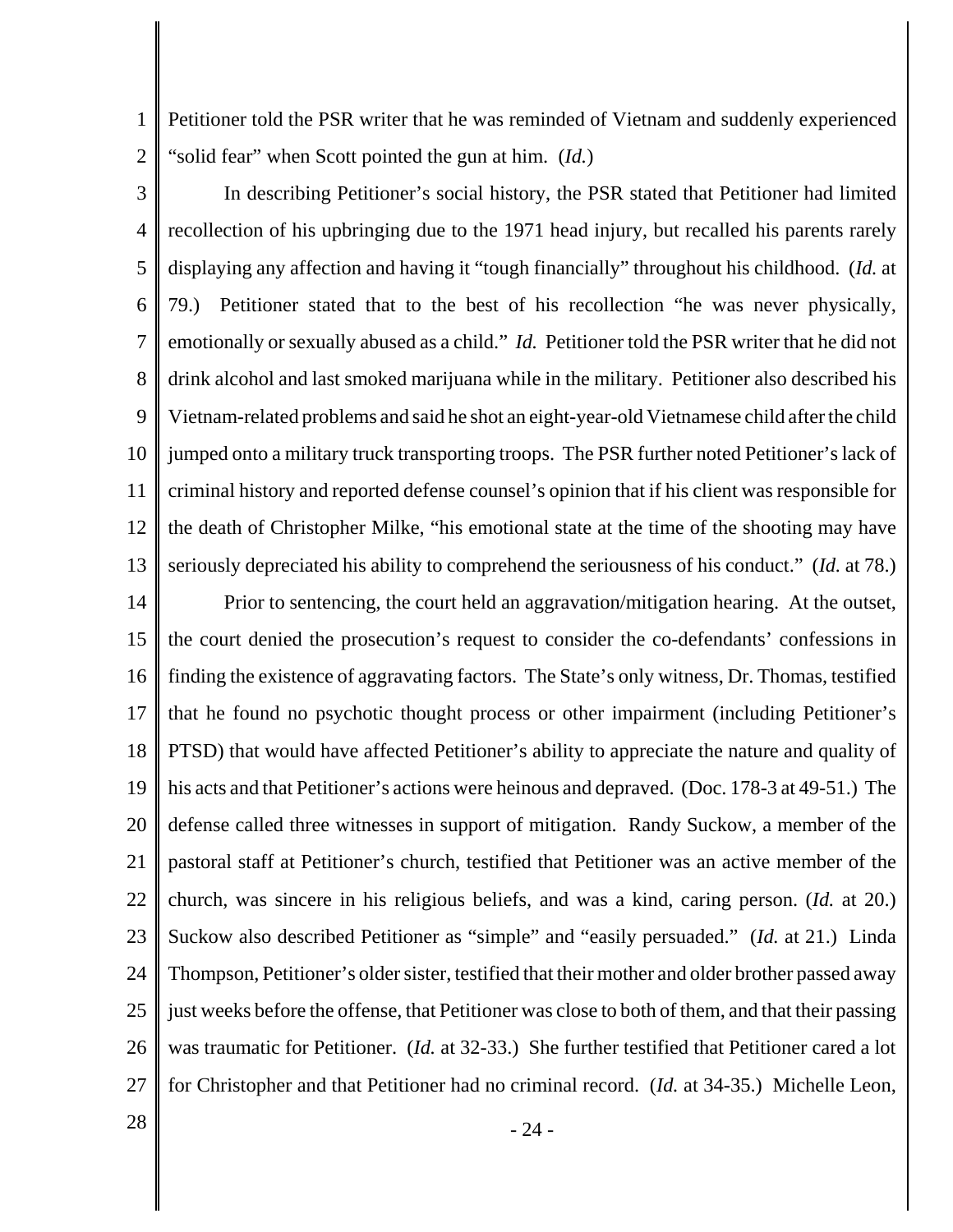1 2 3 4 5 Petitioner's niece, testified that Petitioner was very good around children and that his daughter adored him. (*Id.* at 39.) Defense counsel also asked the court to consider Dr. Berman's report in support of mitigation. In closing, defense counsel urged the following mitigating factors: (1) lack of prior criminal history; (2) good character and genuine concern for Christopher; (3) remorse; and (4) mental condition. (*Id.* at 68-70.)

6 7 8 9 10 11 12 13 14 15 16 17 18 19 20 At sentencing, Petitioner maintained his innocence. (Doc. 178-3 at 77.) With regard to aggravation, the court first stated that it had elected to disregard the testimony of Dr. Thomas, who during the presentencing hearing testified that he had reviewed the codefendants' confessions. (*Id.* at 81.) The court also reiterated that it had not considered the co-defendants' confessions and then found proven beyond a reasonable doubt the (F)(5) "pecuniary gain" factor, the  $(F)(6)$  "especially heinous or depraved" factor, and the  $(F)(9)$ "victim under 15" factor. The court found heinousness and depravity based on trial testimony demonstrating that Petitioner on several different occasions had wished the victim was dead, that Petitioner enticed the victim using his relationship of trust by telling him he was going to see Santa Claus, and that Petitioner contrived a story about the victim disappearing at a shopping center when he knew the victim was lying dead in a desert wash. The court further noted that the victim, only four years old, posed no threat to Petitioner and relied on Petitioner for his safety and security. (*Id.* at 83.) Finding no mitigating circumstances sufficiently substantial to call for leniency, the court sentenced Petitioner to death. (*Id.* at 86.)

21 22 23 24 25 26 27 On independent review during direct appeal, the Arizona Supreme Court struck the pecuniary gain aggravating factor but nonetheless upheld the death sentence. *Styers I*, 865 P.2d at 776-78. Regarding mitigation, the court found as relevant mitigating circumstances that Petitioner had no prior misdemeanor or felony convictions and that he served in Vietnam and earned an honorable discharge. The court also acknowledged Petitioner's PTSD but found it was not mitigating because "two doctors who examined defendant could not connect defendant's condition to his behavior at the time of the conspiracy and the murder." *Id.* at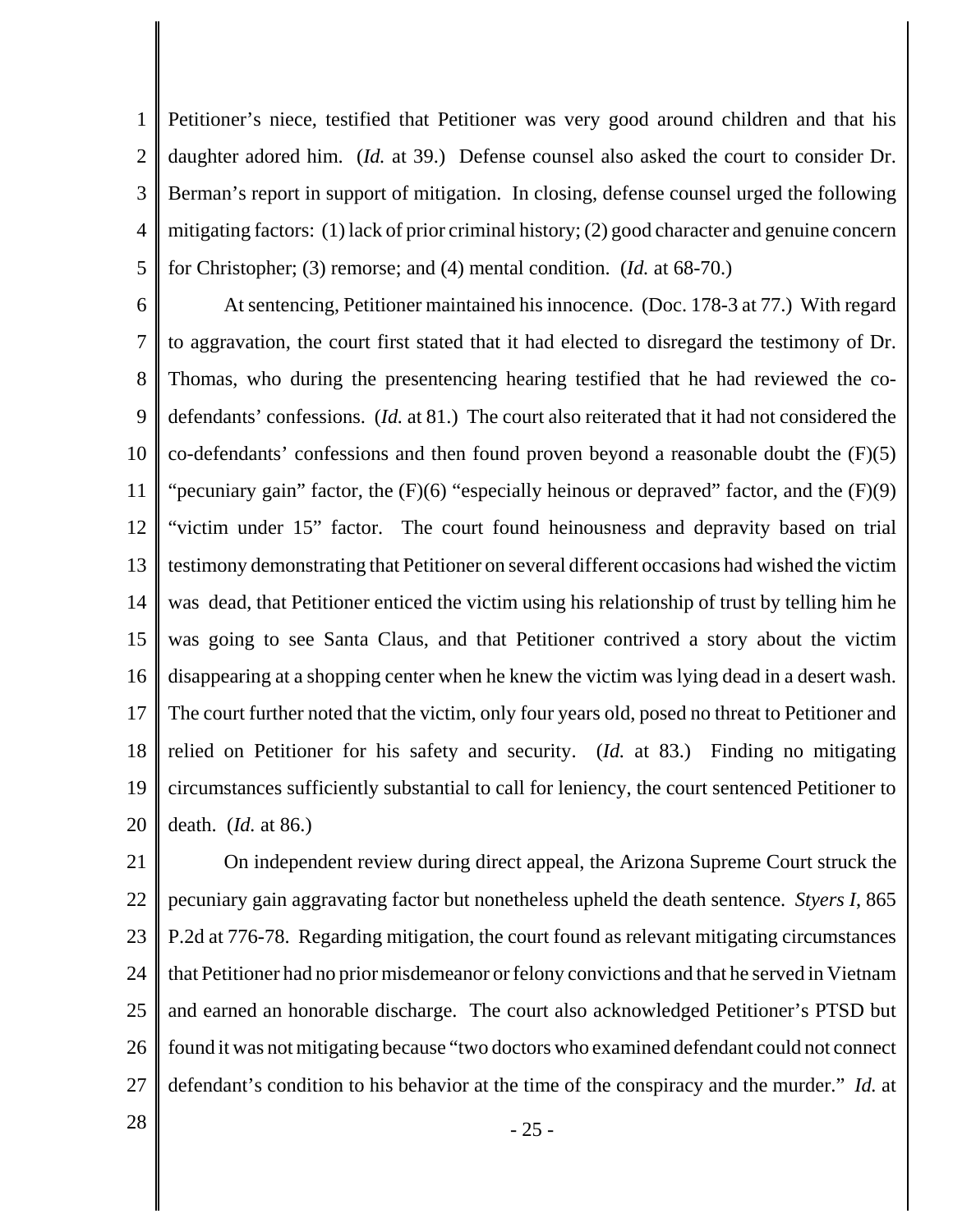1 2 3 4 777. The court also noted the testimony that Petitioner cared for Christopher at times, "but his actions and participation in his murder speak volumes to that." *Id.* at 777-78. Finally, the court determined that the giving of a felony-murder instruction was not mitigating because Petitioner "conspired to kill Christopher and then he killed him." *Id.* at 778.

5 6 7 8 9 10 11 12 13 The Arizona Supreme Court reviewed Petitioner's sentence a second time after the district court granted a conditional writ of habeas corpus based on the state court's imposition of a "nexus test" to Petitioner's PTSD as mitigation. During this review, the court stated that it takes into account how a mitigating factor relates to the commission of the offense when assessing the weight and quality of that mitigating factor. *Styers III*, 254 P.3d at 1135 ¶ 12. After finding no evidence that Petitioner's PTSD affected his criminal conduct, which it described as "planned and deliberate, not impulsive," the court gave little weight to the disorder as a mitigating factor. *Id.* at 1135 ¶ 15 (citing *State v. Spears*, 908 P.2d 1062, 1079 (Ariz. 1996)). It stated:

Styers purchased guns, and he and Roger Scott then took Christopher into the desert and shot him three times in the head. Styers did not claim that he acted impulsively or was surprised by Christopher's actions or presence. Styers then concocted and participated in an elaborate ruse to mislead the police, claiming that Christopher had been abducted at the mall while Styers was in a restroom stall. He also participated in a lengthy "search" for Christopher after the murder. Styers' entire course of action was not impulsive, but instead was "planned and deliberate." Thus, although we again acknowledge Styers' PTSD and consider it in mitigation, we give it little weight.

19 *Id.*

14

15

16

17

18

20 **Allegations**

21 22 23 24 25 In Claim 8 of his amended petition, Petitioner asserts that counsel was ineffective at sentencing for failing to investigate, develop, and present available mitigating evidence, including neuropsychological expert testimony. (Doc. 63 at 12.) He claims that trial counsel Jesse Miranda performed only a "cursory investigation for sentencing" and failed to utilize a court-appointed investigator to uncover mitigation. (Doc. 64 at 30.)

26 27 In support of this claim, Petitioner proffers numerous affidavits and declarations. Miranda's investigator, Nora Shaw, avows that she was aware Petitioner had a history of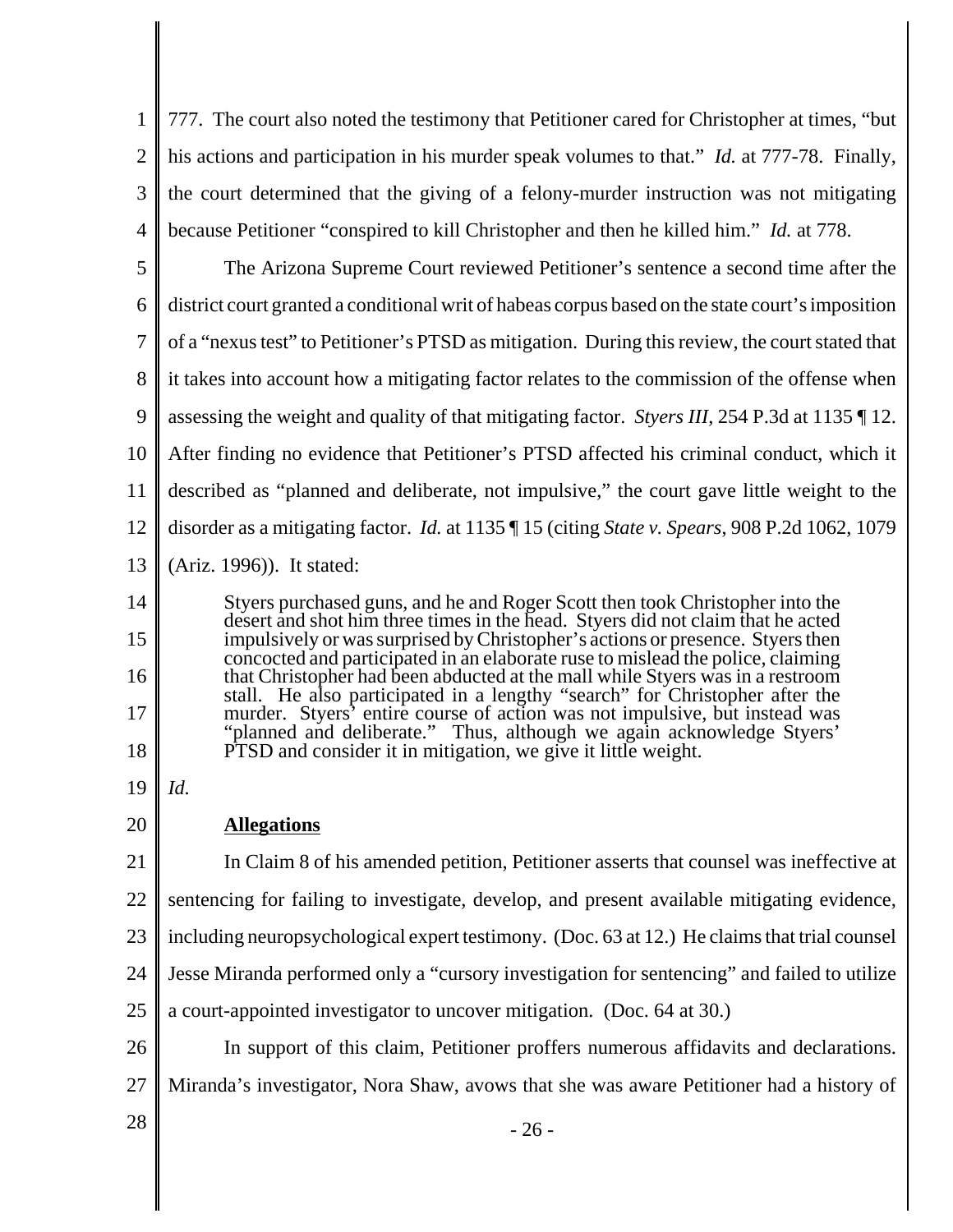1 2 3 4 5 closed head injuries but was not asked by Miranda to pursue any psychological or psychiatric issues. (Doc. 64, Ex. B at 1.) She also never interviewed Petitioner with regard to potential mitigation, did not conduct a social history investigation, and was unfamiliar with the 1989 ABA Guidelines for the Appointment and Performance of Counsel in Death Penalty Cases, which had been adopted several months prior to the offense. (*Id.*)

6 7 8 9 10 11 12 13 14 15 16 17 18 19 Petitioner declares that he had no contact with Miranda or anyone from counsel's office in preparation for sentencing. (Doc. 64, Ex. C at 1.) He claims that he would have informed counsel or his investigator that he served in active combat in Vietnam, during which he experienced "horrible events that changed my life forever." (*Id.* at 1.) He describes shooting an eight-year-old Vietnamese child and being injured during an explosion, which led to "recurring and violent nightmares that continue to this day." (*Id.* at 2.) In addition, Petitioner says he hears voices talking to him and feels "things brush up against me that aren't really there." (*Id.* at 3.) He also describes experiencing "blackouts" and claims he cannot recall what happens during those times. Petitioner states that in 1971 he was thrown from a truck and ended up in a lengthy coma. Afterward, he had to re-learn everything from walking to talking, experienced seizures for a period of time that required medication, and suffered long- and short-term memory problems. (*Id.*) He further states that he attempted suicide in 1971 and was hospitalized at the VA Medical Center for approximately four months in 1984.

20 21 22 23 24 25 26 27 Sally Forester, Petitioner's former sister-in-law, declares that she has known Petitioner since 1956, when she began dating one of Petitioner's brothers. According to Forester, Petitioner's father was "very easy going" and his mother was a "terrible cook and a terrible housekeeper." (Doc. 65, Ex. D at 1.) Petitioner babysat her children while she was in the hospital giving birth to her third child and afterward continued to help with babysitting and housework. Petitioner dropped out of high school during his senior year, but his parents were not upset as three of his six siblings also failed to graduate from high school. Petitioner's parents would continue to support their children even as adults. Forester reports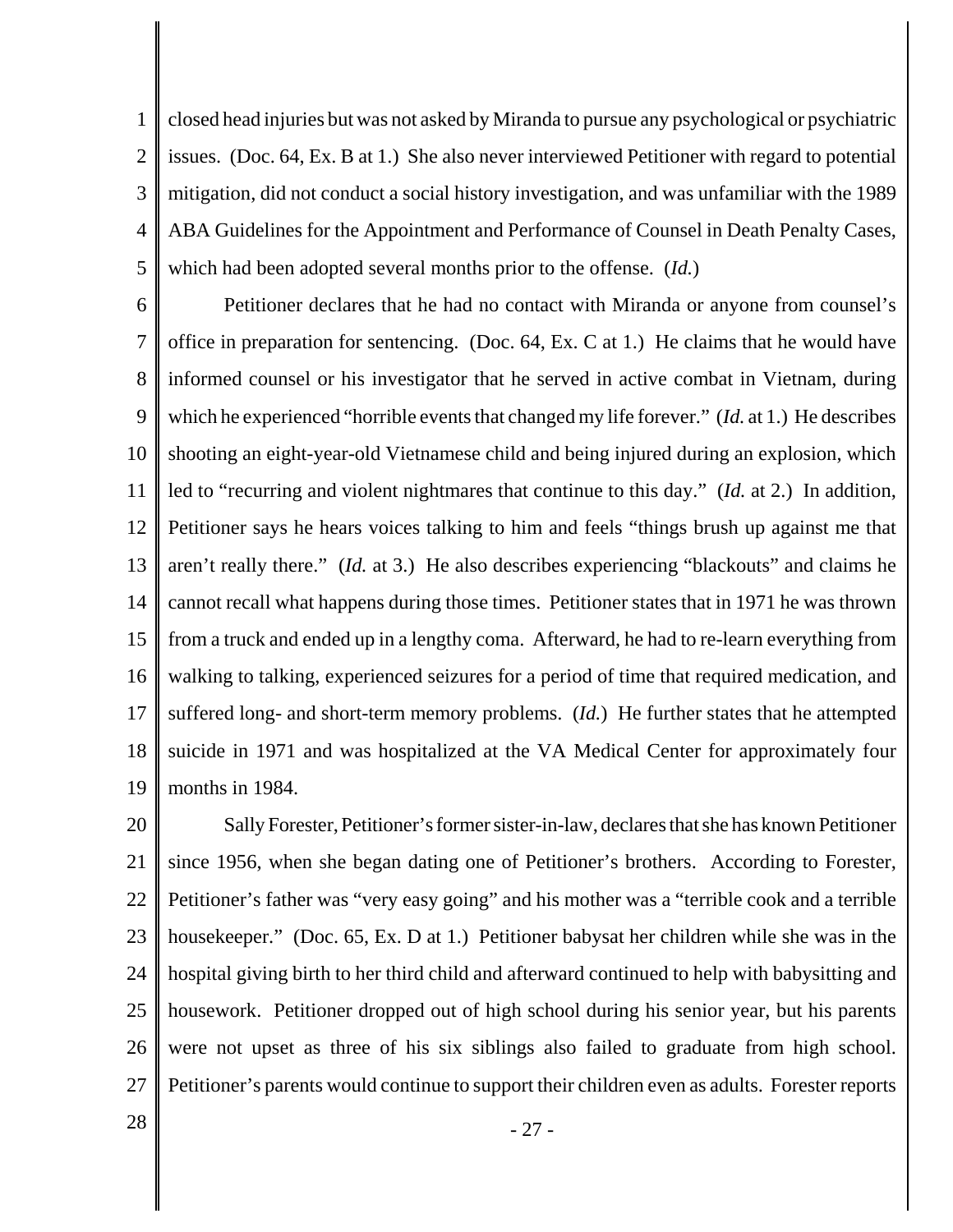1 2 3 that Petitioner joined the Marines because he could not find work and his wife was pregnant, and that he changed as a result of the truck accident. "He had lost a lot of memories . . . [and] seemed slower." (*Id.* at 3.)

4 5 6 7 8 9 10 11 12 Petitioner's older brother, Danny Styers, declares that Petitioner was "a quieter, more self-disciplined child than the rest of us" and "was always polite and courteous and out to please." (Doc. 65, Ex. E at 1-2.) Following his accident, Petitioner took seizure medication and needed to write down notes of things individuals ordinarily would remember. According to Danny, Petitioner was always good around children and never lost his patience with them. Petitioner also frequently tried to help others, including Roger Scott. In Danny's view, Scott was "a troublemaker," "had no morals and no principles," and "was just no good." (*Id.* at 2.) Petitioner, on the other hand, was always attending church and "is still pretty religious." (*Id.* at 3.)

13 14 15 16 17 18 19 20 21 22 23 24 25 Petitioner's older sister, Linda Thompson, states that their father worked at a factory that made smoke bombs and grenades. "He would come home covered in pink dust that came from the compounds loaded into canisters." (Doc. 65, Ex. G at 1.) Their parents were both heavy smokers, their father died from a heart attack, and their mother died from lung and throat cancer. According to Thompson, Petitioner was an average student before he dropped out of high school. However, he had to relearn how to walk and talk after the truck accident and coma. Petitioner "never lost his temper with little children" and would counsel her to not spank her children. (*Id.* at 2.) She visited Petitioner two to three times a month and observed him treat Christopher Milke with "the same loving care and attention that he gave to his daughter." (*Id.* at 3.) In her view, Petitioner "would not and did not hurt Christopher Milke." (*Id.*) Thompson declares that Petitioner was always trying to help people, including Roger Scott, and that Scott was "basically a street person who was dirty, had problems with alcohol and drugs, and would do anything to get some money." (*Id.*)

26 27 Sherri Styers-Misany, Petitioner's niece, declares that she has a close relationship with Petitioner. She states that Petitioner has always been religious and was interested in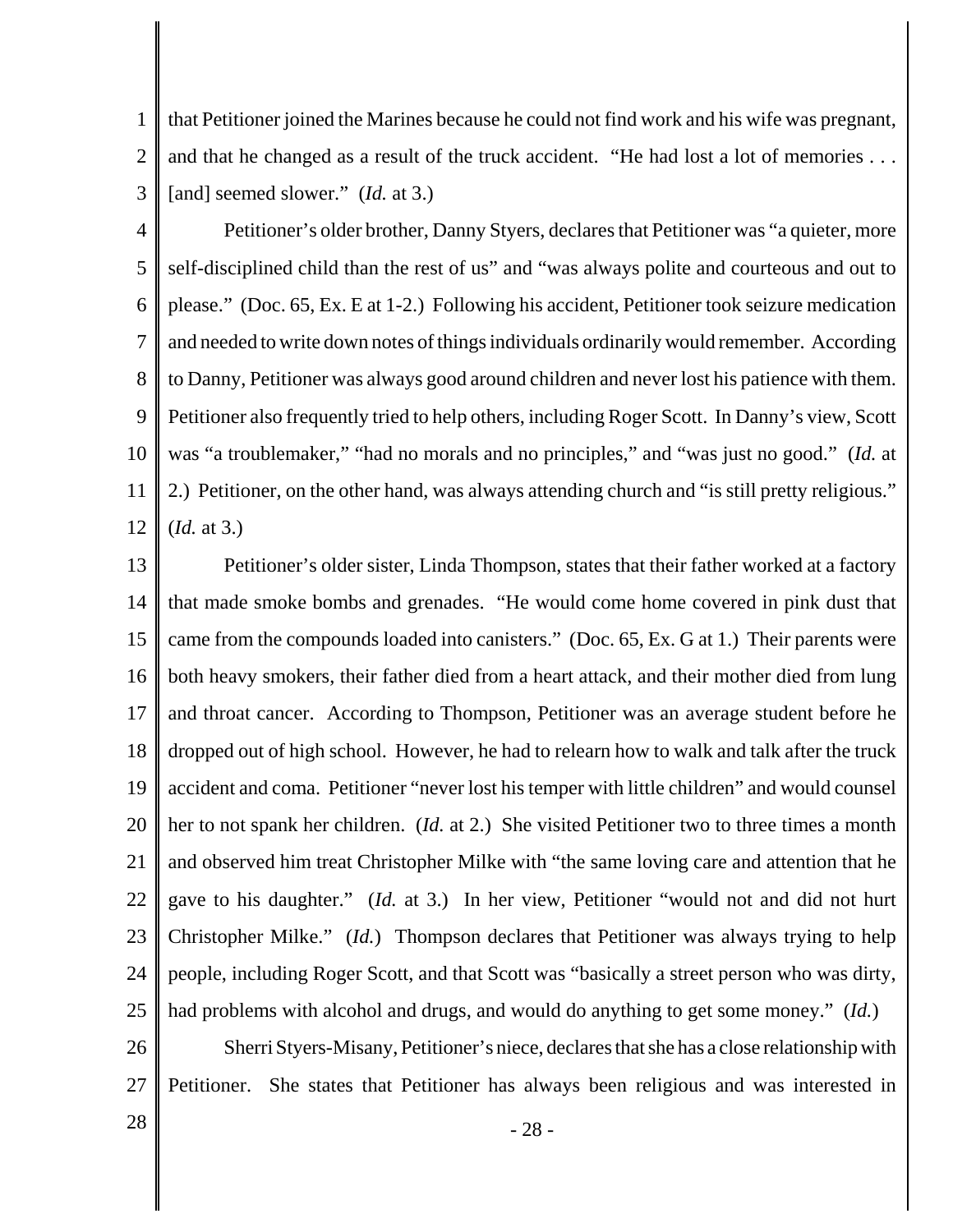1 2 3 4 5 6 becoming a minister. "Sometimes when I spoke to him, Uncle Jimmy seemed to struggle with comprehending what he was being told. I sensed that sometimes if he did not understand what he was hearing, he would just let it pass without trying to process it. Yet, he is an intelligent person." (Doc. 65, Ex. F at 1-2.) She also saw Petitioner when he was caring for his daughter and Christopher Milke, stating that he was "always patient and loving with the two children." (*Id.* at 2.)

7 8 9 10 11 12 13 14 Dr. Robert Briggs, a neuropsychologist who reviewed Petitioner's medical and psychological history for habeas counsel, opines that at the time of the offense Petitioner suffered from severe neuropsychological impairment and that complete neuropsychological testing likely would show that Petitioner's ability to reason, ability to link facts in a logical sequence, cognitive ability, sense of social judgment, ability to function in stressful situations, and generalized brain function are impaired due to his head injuries. (Doc. 64, Ex. A at 1-2.) He further opines that Petitioner has an increased tendency to subordination and easy manipulation by others. (*Id.* at 1.)

- 15 16 In his petition, Petitioner argues that had counsel conducted a proper investigation, he would have learned the following:
- 17 18 19 In the late 1960s, Petitioner served in active combat in Vietnam, where he suffered emotional trauma and was seriously injured in an explosion. As a result, he experiences recurring and violent nightmares and suffers from post-traumatic stress disorder, for which he treated with Lithium and Navane.
- 20 21 22 23 • In 1971, Petitioner was thrown from a military truck, causing a severe head injury that put him in a lengthy coma. The accident caused longterm and short-term memory problems, and Petitioner was put on antiseizure medication. That same year, Petitioner attempted suicide and entered counseling. According to family members, the truck accident changed Petitioner. He became distant, could not remember the identities of good friends, seemed slower, and had to write reminder notes about ordinary matters that should have been easy to recall.
- 24 25 26 Petitioner was a good student as a child but struggled in community college after leaving the military. He eventually obtained a GED and earned an associate's degree in business.
	- In 1984, Petitioner was hospitalized at the VA Medical Center for approximately four months. He was diagnosed in the past with bipolar

27

 $28 \parallel$  - 29 -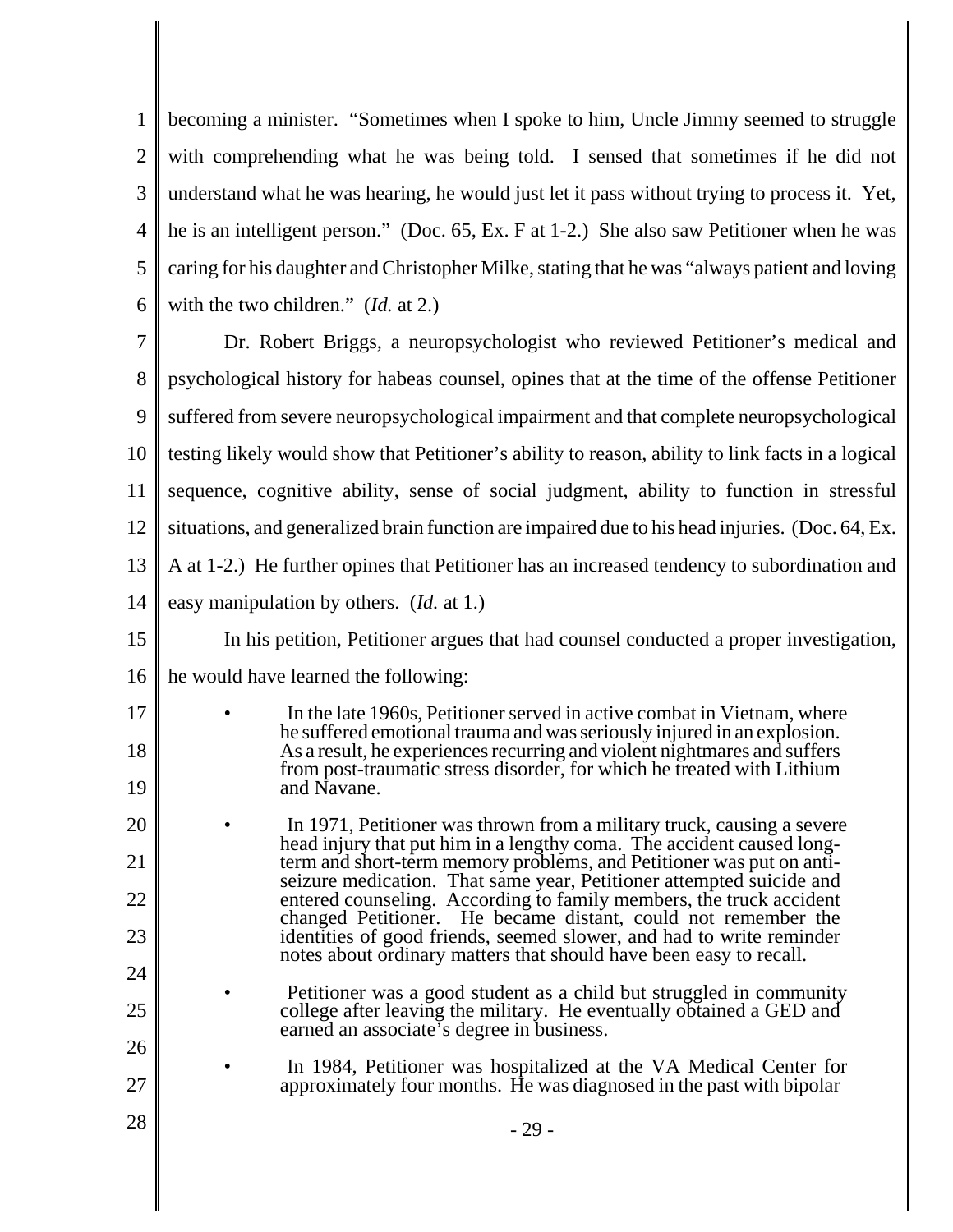| $\mathbf{1}$<br>$\overline{2}$ |                                                                                             | disorder, psychocyclothymic mood disorder, passive-aggressive<br>personality traits, organic brain syndrome, and dependent personality<br>traits. The records indicate that Petitioner exhibited a short temper and |  |
|--------------------------------|---------------------------------------------------------------------------------------------|---------------------------------------------------------------------------------------------------------------------------------------------------------------------------------------------------------------------|--|
| 3                              |                                                                                             | angry outbursts, was easily frustrated, dreamt repeatedly of combat, and<br>suffered from poor sleep and survivor guilt. In addition, Petitioner                                                                    |  |
| 4                              |                                                                                             | displayed residual deficits from his head injury, including losses in<br>immediate attention span, sustained concentration, and new learning.                                                                       |  |
| 5                              |                                                                                             | For a period of years up to a month before the murder, Petitioner<br>reported hearing voices, feeling "ghostly friends" brush up against him,                                                                       |  |
| 6<br>7                         |                                                                                             | and seeing ghostly images. He also experienced flashbacks from<br>Vietnam as well as blackouts where he could not recall what happened<br>during those times.                                                       |  |
| 8<br>9                         |                                                                                             | Petitioner held numerous jobs after leaving the military and was proud<br>to be a productive member of society.                                                                                                     |  |
| 10                             |                                                                                             | Petitioner was married twice and had four children. Family members<br>described him as a religious, caring person who was a good father.                                                                            |  |
| 11<br>12                       |                                                                                             | Petitioner received the Vietnamese Cross of Gallantry and a Good<br>Conduct medal for his service in Vietnam.                                                                                                       |  |
| 13                             |                                                                                             | Petitioner may have been exposed to toxic substances while living with<br>his parents.                                                                                                                              |  |
| 14                             |                                                                                             | In the months preceding the murder, Petitioner's niece died from<br>hepatitis, a nephew was killed in an automobile accident, his older                                                                             |  |
| 15<br>16                       |                                                                                             | brother died suddenly from a heart attack, and his mother died the day<br>after his brother.                                                                                                                        |  |
| 17                             |                                                                                             | According to family members, Petitioner was easily led by co-<br>defendant Roger Scott, whom Petitioner repeatedly tried to help.                                                                                   |  |
| 18<br>19                       |                                                                                             | Petitioner likely suffers from a severe neuropsychological impairment,<br>causing an impaired ability to reason, function in stressful situations,<br>and know the difference between right and wrong.              |  |
| 20                             | (Doc. 64 at 34-39.)                                                                         |                                                                                                                                                                                                                     |  |
| 21                             | <b>Analysis</b>                                                                             |                                                                                                                                                                                                                     |  |
| 22                             | Claims of ineffective assistance of counsel are governed by the principles set forth in     |                                                                                                                                                                                                                     |  |
| 23                             | Strickland v. Washington, 466 U.S. 668 (1984). To prevail under Strickland, a petitioner    |                                                                                                                                                                                                                     |  |
| 24                             | must show that counsel's representation fell below an objective standard of reasonableness  |                                                                                                                                                                                                                     |  |
| 25                             |                                                                                             | and that the deficiency prejudiced the defense. Id. at 687-88. "When a defendant challenges                                                                                                                         |  |
| 26                             | a death sentence the question is whether there is a reasonable probability that, absent the |                                                                                                                                                                                                                     |  |
| 27                             | errors, the sentencer would have concluded that the balance of aggravating and mitigating   |                                                                                                                                                                                                                     |  |
| 28                             |                                                                                             | $-30-$                                                                                                                                                                                                              |  |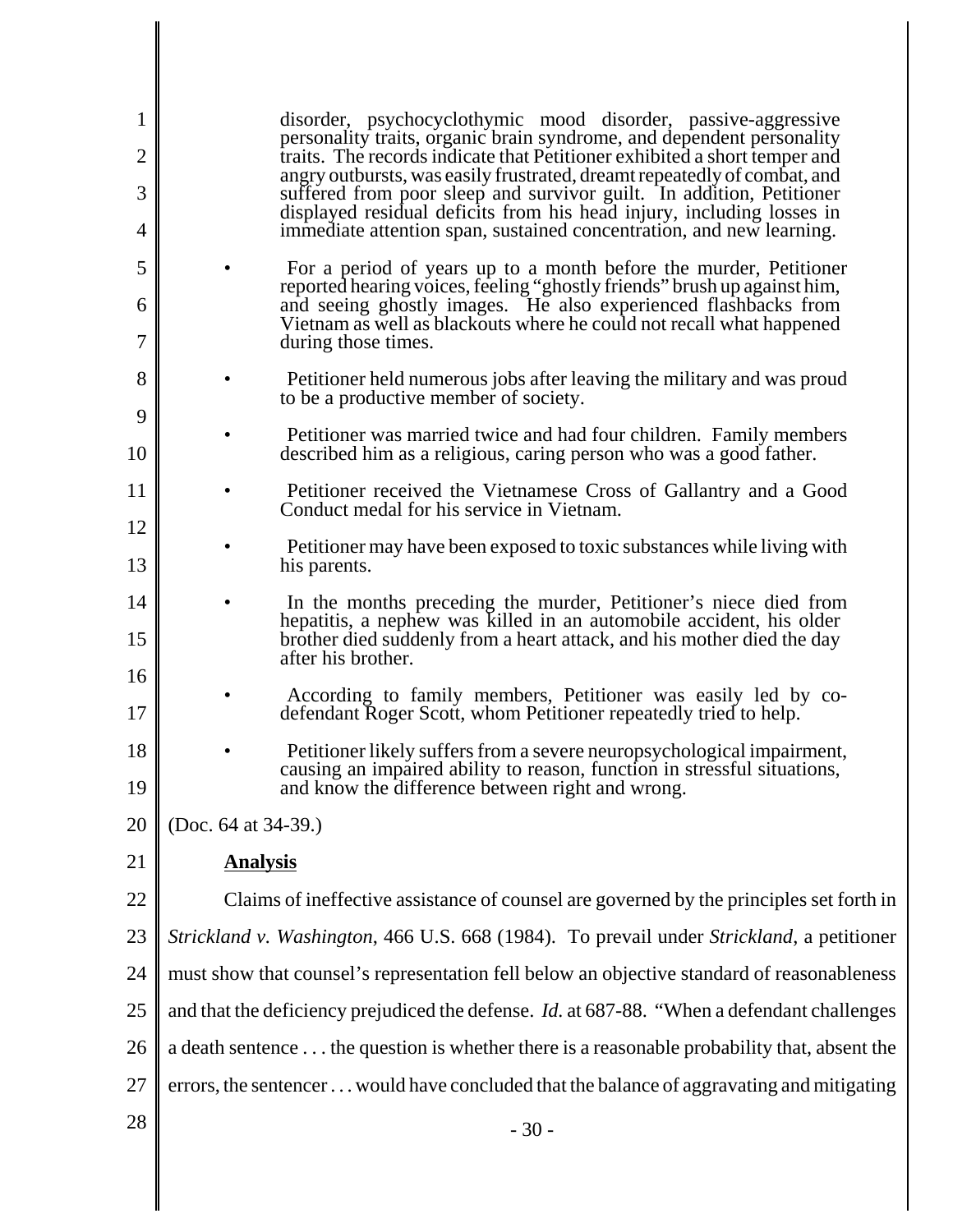1 2 3 4 5 circumstances did not warrant death." *Id.* at 695. In assessing prejudice, a reviewing court "reweigh[s] the evidence in aggravation against the totality of available mitigating evidence." *Wiggins v. Smith,* 539 U.S. 510, 534 (2003). The "totality of the available evidence" includes "both that adduced at trial, and the evidence adduced" in subsequent proceedings. *Id.* at 536 (quoting *Williams v. Taylor*, 529 U.S. 362, 397-98 (2000)).

6 7 8 9 10 11 12 Because an ineffective assistance claim must satisfy both prongs of *Strickland*, a reviewing court "need not determine whether counsel's performance was deficient before examining the prejudice suffered by the defendant as a result of the alleged deficiencies." *Id.* at 697 ("if it is easier to dispose of an ineffectiveness claim on the ground of lack of sufficient prejudice . . . that course should be followed"). Assuming here that counsel was deficient for failing to investigate and present mitigation evidence at sentencing, Petitioner has not alleged facts sufficient to show prejudice arising from this deficiency.

13 14 15 16 17 18 19 20 21 22 23 24 25 26 27 First, the "new" background evidence from Petitioner, his siblings, and his niece provides very little pertinent information that was not already known to the sentencing judge. Petitioner testified at trial regarding his experiences in Vietnam, the resulting PTSD, and the long-term effects of his head injuries, including significant memory problems. He also testified about his combat-related commendations. Dr. Berman's report provided significant detail about Petitioner's medical and psychological history, including injuries sustained during combat and the truck accident, a suicide attempt, counseling efforts and participation in a PTSD treatment program, on-going nightmares and sleep problems, auditory and visual hallucinations, anger-management issues, medications, various diagnoses, EEGs, and intelligence testing. Defense counsel at both trial and during the presentencing hearing elicited testimony designed to portray Petitioner as a religious and caring person who was both good with children and easily mislead. (*See, e.g.*, Doc. 178-3 at 20-21; Doc. 183-6 at 186-87; Doc. 184-3 at 23.) Petitioner's sister testified that Petitioner had been traumatized by the back-to-back deaths of his mother and brother. "Additional evidence on these points would have offered an insignificant benefit, if any at all." *Wong v. Belmontes*, 130 S. Ct.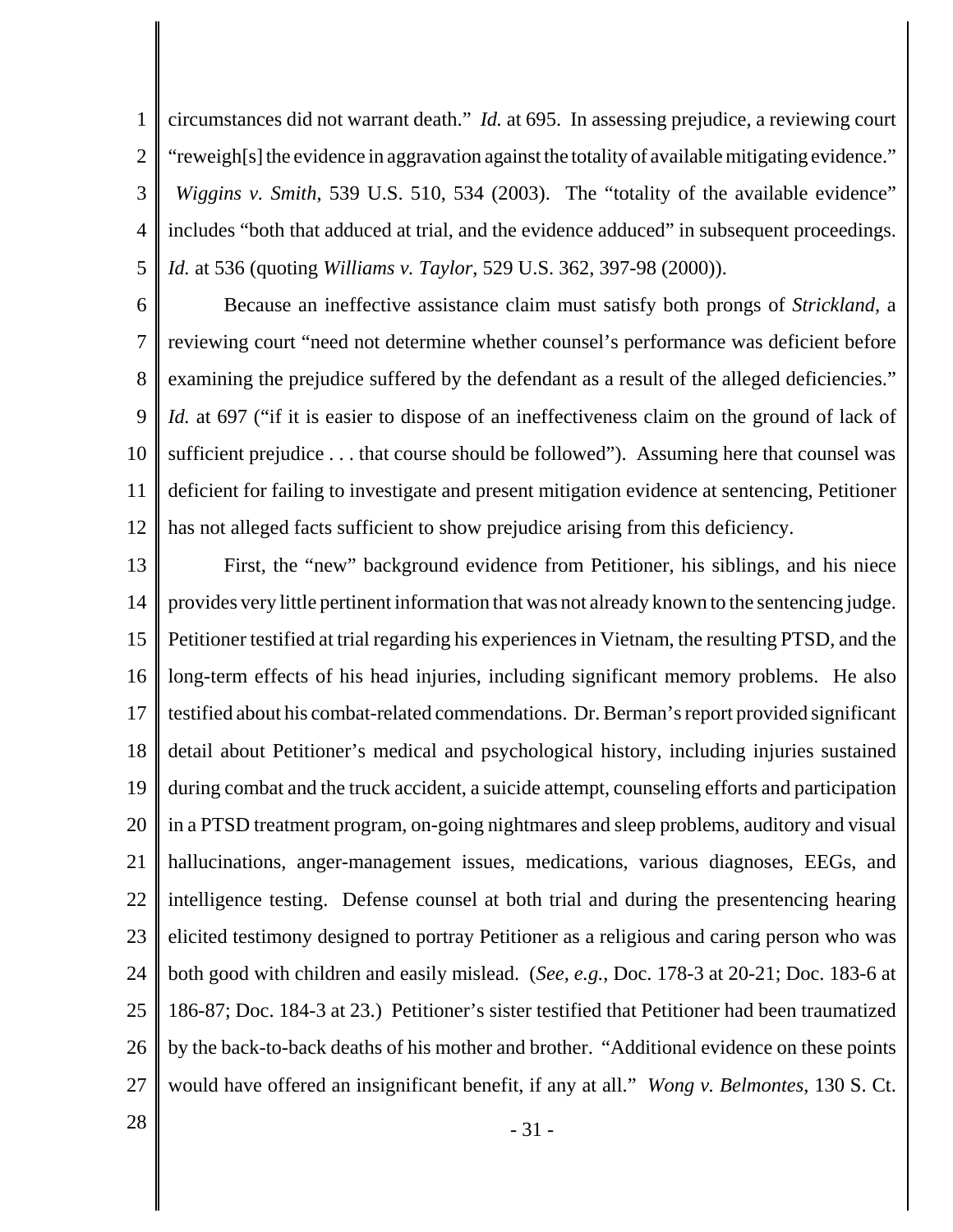1 383, 388 (2009).

2 3 4 5 6 7 8 Second, Petitioner's alleged toxic exposure is too vague to demonstrate ineffectiveness. He only speculates that he "may have been" exposed to toxic substances while living with his parents because his father sometimes returned home from work at a munitions factory covered in a pink dust. More critically, he does not allege what effect, if any, such exposure had on his development. *See Wildman v. Johnson*, 261 F.3d 832, 839 (9th Cir. 2001) (observing that speculation is insufficient to establish prejudice); *Grisby v. Blodgett*, 130 F.3d 365, 373 (9th Cir. 1997) (same).

9 10 11 12 13 14 15 16 17 18 Finally, the Court finds no prejudice from defense counsel's failure to present expert testimony that Petitioner suffers from a severe neuropsychological condition. Petitioner alleges that as a result of this impairment, his ability to reason, function in stressful situations, and know the difference between right and wrong was significantly diminished. However, even if neuropsychological damage were proven to a reasonable degree of medical certainty, it would not explain Petitioner's participation in the murder of Christopher Milke. Moreover, the evidence of Petitioner's role in the murder belies any contention that his ability to appreciate the wrongfulness of his conduct was significantly impaired. Therefore, the Court concludes that there is no reasonable probability such evidence would have changed the sentencing outcome.

19 20 21 22 23 24 25 26 27 In *Allen v. Woodford*, the Ninth Circuit observed that it has "rarely granted habeas relief based solely upon humanizing, rather than explanatory, mitigation evidence in the face of extensive aggravating circumstances." 395 F.3d 979, 1006 (9th Cir. 2005). The Arizona Supreme Court in Petitioner's own case has emphasized that the relationship between a mitigating factor and the commission of the offense may be taken into account when assessing the weight and quality of that mitigating factor. *Styers III*, 254 P.3d at 1135 ¶ 12. For example, in *State v. Speer*, the state court, faced with conflicting expert testimony about the defendant's alleged cognitive deficits, explained: "We do not conclude that Speer proved significant cognitive impairment. Whatever the formal diagnosis of Speer's mental health,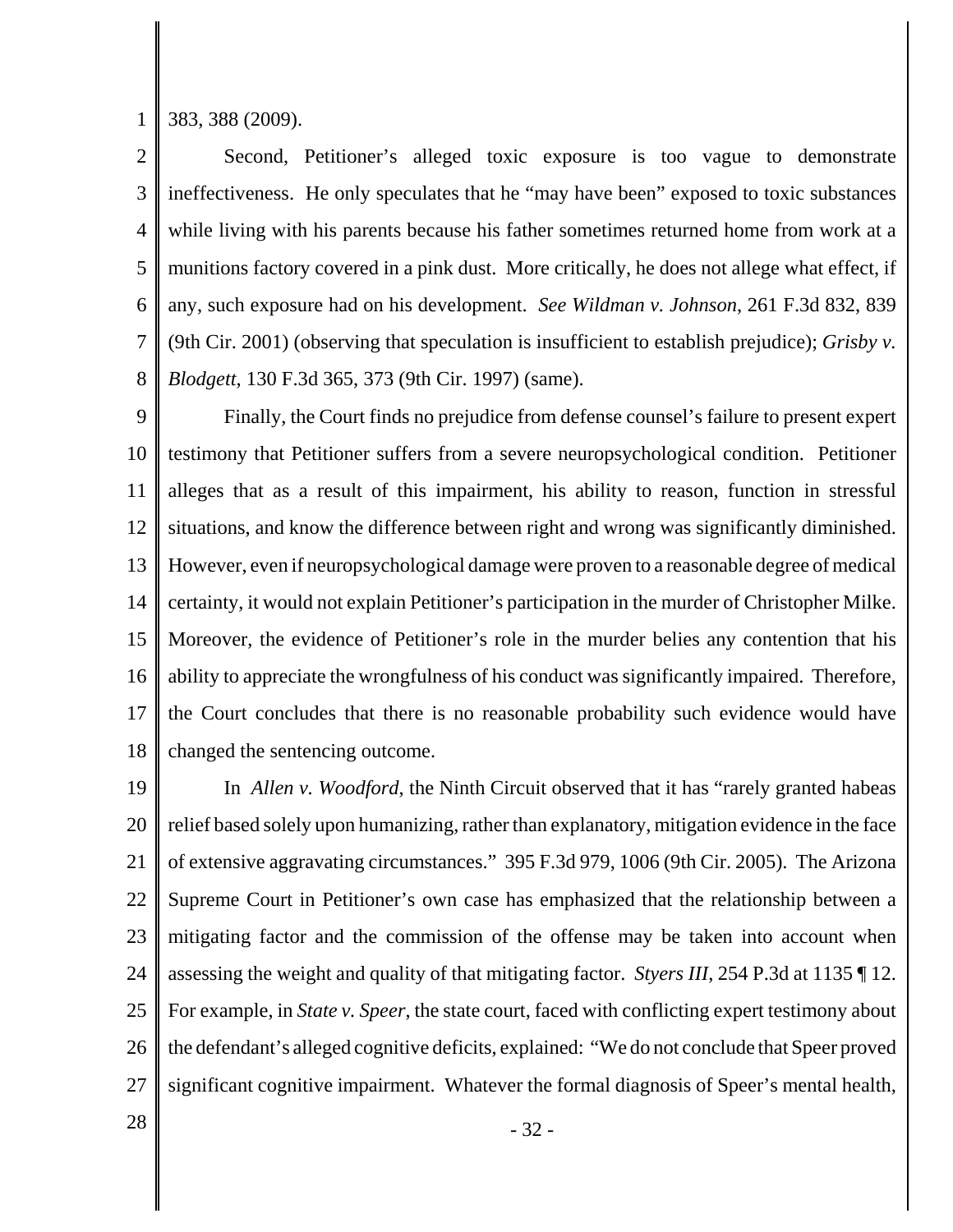1 2 the record makes plain that he had a clear ability to think ahead and understand the wrongfulness of his actions." 212 P.3d 787, 803 ¶ 90 (Ariz. 2009).

3 4 5 6 7 8 9 10 11 12 13 14 Here, even assuming Petitioner suffered from the effects of traumatic brain injury, his participation in the conspiracy and murder of Christopher Milke was "planned and deliberate, not impulsive." *Styers III*, 254 P.3d at 1136 ¶ 15. Testimony at trial established that Petitioner purchased guns and ammunition shortly before the offense, and that he and codefendant Scott took Christopher into the desert and shot him, execution-style, three times in back of the head. Petitioner attempted to conceal evidence of the crime by disposing of his sneakers and then "concocted and participated in an elaborate ruse to mislead the police." *Id.* These activities all reflect rational deliberation rather than impulsivity and a failure to appreciate consequences. Similarly, while Petitioner claims to have a diminished ability to handle stressful situations, he nonetheless maintained his composure throughout the lengthy "search" for Christopher after the murder and during cross-examination by the prosecutor at trial.

15 16 17 18 19 20 21 22 23 24 25 26 27 Because the record belies any assertion that Petitioner acted impulsively or was unaware of the consequences of his actions, the mitigating value of any evidence about Petitioner's cognitive capacities was necessarily limited. *See State v. Trostle*, 951 P.2d 869, 886 (1997) (observing that "the weight to be given mental impairment should be proportional to a defendant's ability to conform or appreciate the wrongfulness of his conduct."). The Court finds support for its conclusion from co-defendant Scott's case. There, the Ninth Circuit determined that Scott was "an active participant in the planning, preparation, execution, and cover-up of the crime" and "was able to appreciate the wrongful nature of his crime." *Scott v. Ryan*, 686 F.3d 1130, 1134 (9th Cir. 2012) (per curiam). Finding that Scott "did not act in an impulsive way" and "helped carefully to plan the murder," the court concluded that new evidence of brain damage did "not explain his actions" and was insufficient to establish prejudice from counsel's failure to investigate Scott's head injuries. *Id.* at 1133-34; *see also Pizzuto v. Arave*, 280 F.3d 949, 964 (9th Cir. 2002) (finding that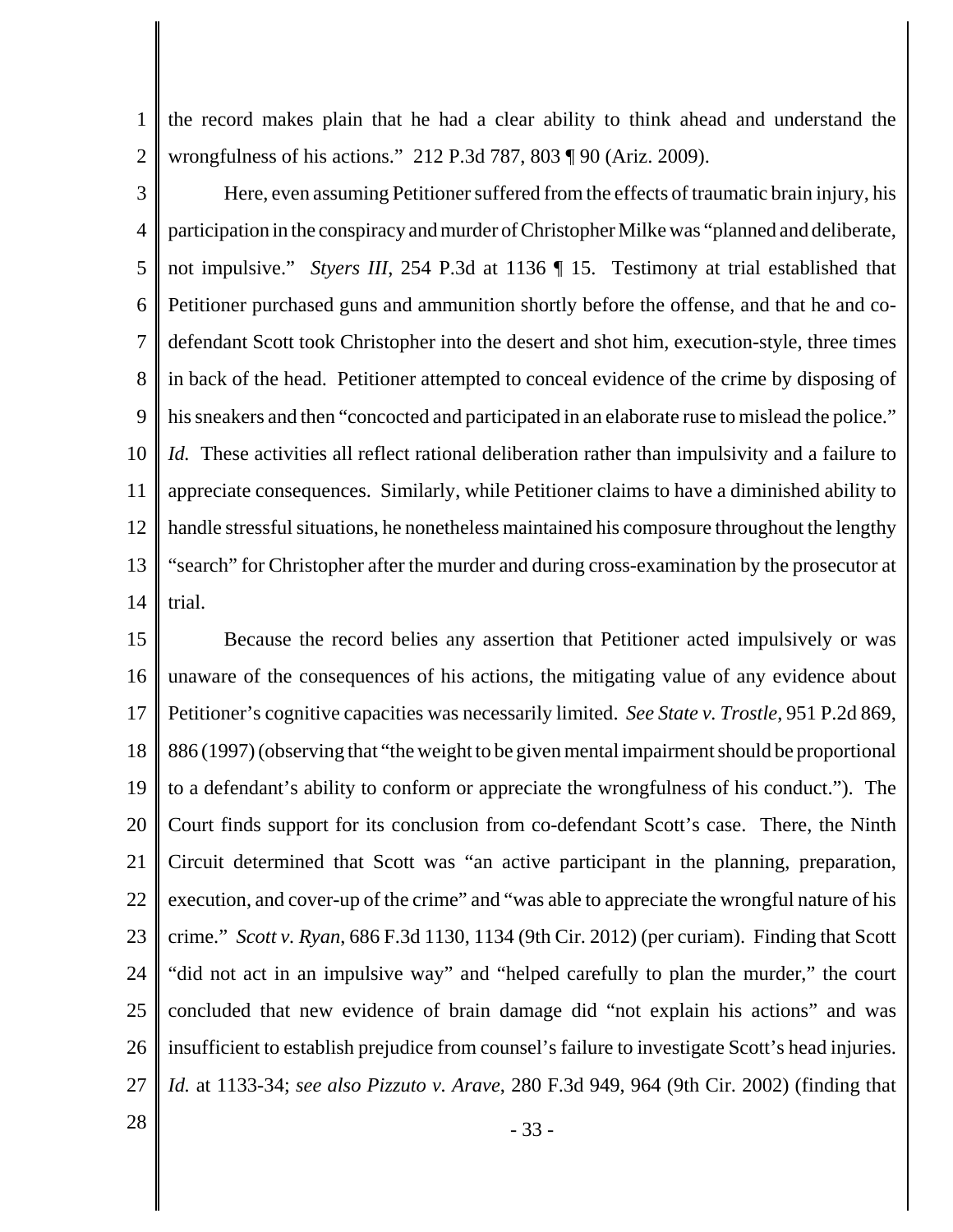1 2 3 4 evidence of a seizure disorder would have made no difference in the sentencing outcome because there was no evidence the petitioner actually suffered from a seizure given the "planned, calculated, and complex series of acts" committed by the petitioner at the time of the offense).

5 6 7 8 9 10 11 12 13 14 15 16 17 18 19 20 21 22 23 24 Moreover, the quality of the mitigating evidence at issue here distinguishes Petitioner's case from those in which counsel's deficient performance resulted in prejudice at sentencing. For example, in *Stankewitz v. Woodford*, 365 F.3d 706, 718 (9th Cir. 2004), all of the defendant's experts agreed that he was significantly brain damaged as a result of fetal alcohol syndrome or childhood abuse; from early childhood he had a documented record of "psychotic thinking" and "sudden loss of control." In *Summerlin v. Schriro*, 427 F.3d 623, 643 (9th Cir. 2005), the defendant was prejudiced at sentencing by counsel's failure to present available expert evidence that he suffered from psychomotor epilepsy and was experiencing a psychomotor seizure when he committed the crime. The court found that the seizure would have "strongly affected Summerlin's ability to control his actions." *Id.* In *Porter v. McCollum*, 130 S. Ct. 447, 449-50 (2009) (per curiam), the Supreme Court found ineffective assistance where counsel failed to present evidence of the defendant's violent and abusive childhood, his record as a decorated Korean War veteran, and the traumatic effects of his service. During postconviction proceedings, Porter also presented evidence from an expert in neuropsychology who found that he "suffered from brain damage that could manifest in impulsive, violent behavior" and that "[a]t the time of the crime . . . Porter was substantially impaired in his ability to conform his conduct to the law and suffered from an extreme mental or emotional disturbance," both of which constituted statutory mitigating circumstances under state law. *Id.* at 451. The expert also determined that Porter suffered from cognitive defects at the time of trial. *Id.*

25 26 27 In each of these cases trial counsel failed to present mitigating evidence that the defendant suffered from brain damage at the time of his crime and that the damage contributed to his criminal conduct by causing him to lose control and act impulsively.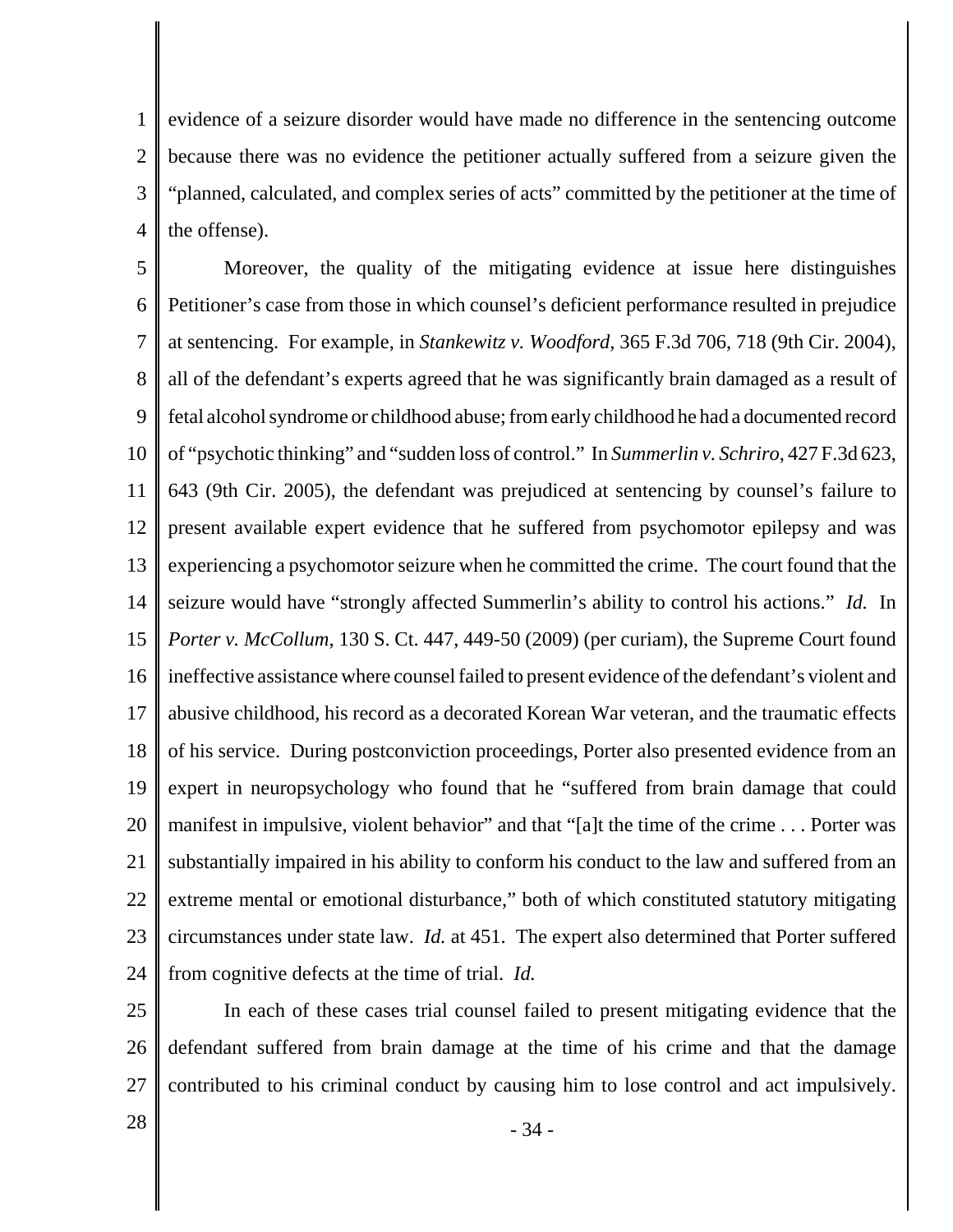1 2 3 Again, in contrast to these defendants, the facts of the crime here do not suggest that Petitioner's alleged cognitive dysfunction was related to his role in the conspiracy and murder.

4 5 6 7 8 9 10 11 12 In sum, Petitioner has not demonstrated prejudice from counsel's allegedly deficient representation. The vast majority of the information Petitioner asserts counsel should have uncovered was already before the sentencing court from testimony at trial and the presentencing hearing, as well as from the presentence report and the experts' pretrial evaluations. In addition, Petitioner does not allege how exposure to toxins, assuming the truth of such exposure, affected his development or otherwise establishes a mitigating circumstance. Finally, the trial evidence belies any suggestion that Petitioner's alleged neuropsychological impairment affected his ability to control his conduct or to understand the difference between right and wrong.

13 14 15 16 17 18 19 20 21 22 23 24 The victim in this case was a helpless four-year-old child, and the murder was utterly senseless. As the Arizona Supreme Court noted, Petitioner was the victim's full-time caregiver for several months before the crime. Petitioner used Christopher's trust and "played upon the child's favorite things—Santa Claus and hunting for snakes—to lure him into a desolate desert wash so he could execute him." *Styers I*, 865 P.2d at 776-77. Considering the totality of the mitigating evidence, including Petitioner's service in Vietnam, PTSD and related problems, head injuries and related neuropsychological problems, lack of a criminal history, and familial love and support, the Court cannot say it would have made a difference at sentencing in the face of the heinous and depraved nature of the crime. The Court therefore concludes that there is no reasonable probability of a different outcome had counsel investigated and presented at sentencing further evidence of Petitioner's background and neuropsychological condition.

25

#### **Evidentiary Hearing**

26 27 In both his habeas petition and Rule 60(b) motion, Petitioner has requested an evidentiary hearing. Based on the above ruling, the Court need not conduct a hearing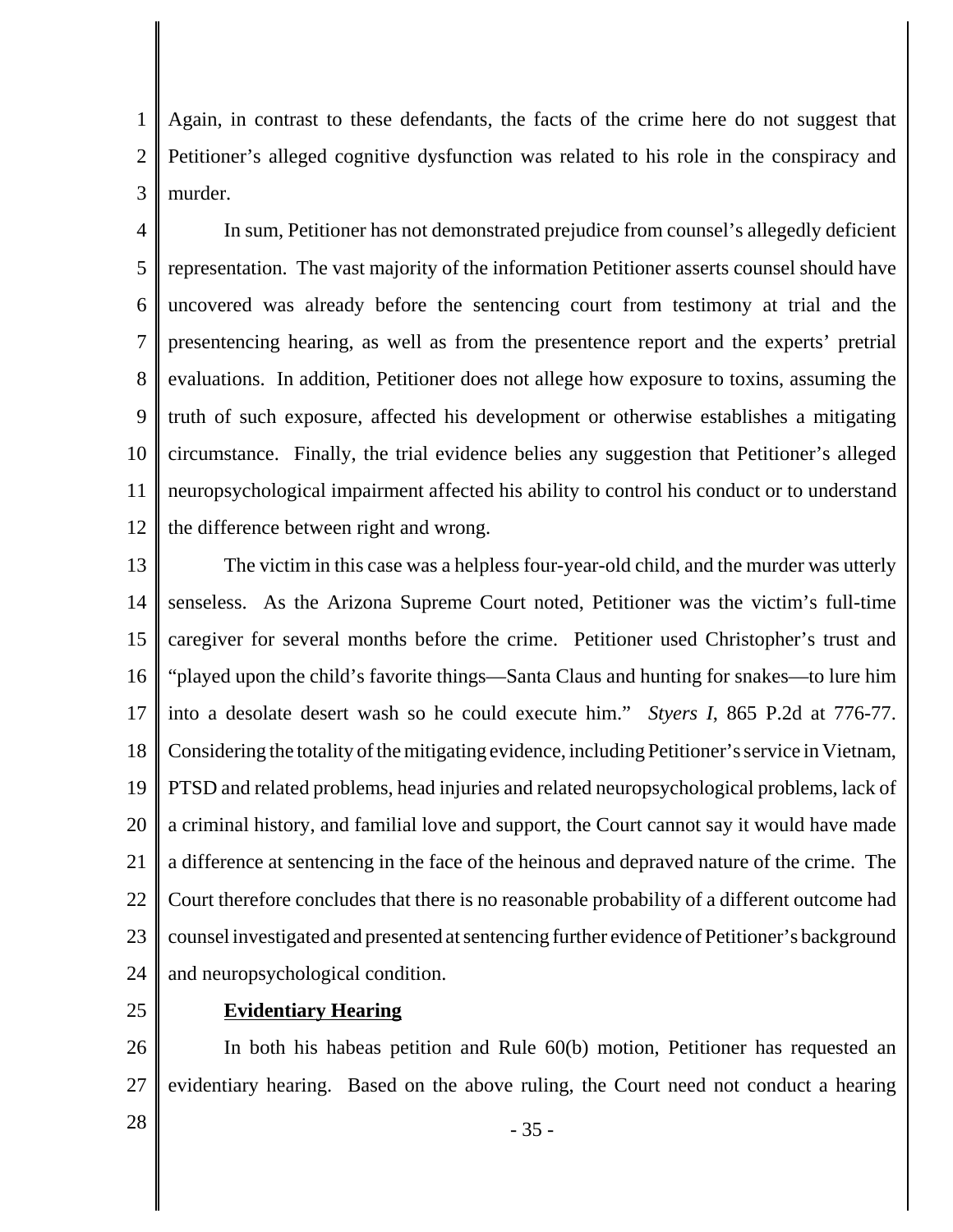1 2 3 4 5 because Petitioner has not "alleged facts which, if proven, would entitle him to relief." *Nevius v. Sumner*, 852 F.2d 463, 466 (9th Cir. 1988). The Court has presumed the truth of the allegations concerning the evidence counsel allegedly failed to uncover and present to the sentencing judge but nonetheless found no reasonable probability of a different outcome. Accordingly, a hearing to establish the truth of Petitioner's allegations is unnecessary.

6 7 8 9 10 11 12 13 The Court also denies Petitioner's request in his Rule 60(b) motion for discovery and investigation to further develop his sentencing ineffectiveness claim. (Doc. 171 at 10.) In habeas proceedings, "notice" pleading is insufficient; rather, "the petition is expected to state facts that point to a 'real possibility of constitutional error.'" *Blackledge v. Allison*, 431 U.S. 63, 75 n.7 (1977) (quoting Advisory Committee Note to Rule 4, Rules Governing Habeas Corpus Cases, 28 U.S.C. § 2254 foll. (1976) (quoting *Aubut v. Maine*, 431 F.2d 688, 689 (1st Cir. 1970))). Because Claim 8 as alleged fails to set forth a colorable claim for relief, discovery and investigation to further develop the claim is unwarranted.

14

#### **Conclusion**

15 16 17 18 19 20 21 22 23 24 25 26 27 The Court has determined that Claim 8 fails on the merits. Therefore, it may be denied regardless of any exhaustion inquiry. *See* 28 U.S.C. § 2254(b)(2) ("An application for a writ of habeas corpus may be denied on the merits, notwithstanding the failure of the applicant to exhaust the remedies available in the courts of the State."). Nonetheless, applying the *Martinez* framework, the Court finds that PCR counsel was not ineffective because there was no reasonable probability of a different outcome had the sentencing ineffectiveness claim been raised in the PCR petition. Having assumed the truth of the allegations and nonetheless found no prejudice from trial counsel's alleged deficiencies at sentencing, Petitioner "fails to meet the *Martinez* test of substantiality as to prejudice." *Lopez*, 678 F.3d at 1139; *see also Leavitt v. Arave*, 682 F.3d 1138, 1140 (9th Cir.), *cert. denied*, 132 S. Ct. 2770 (2012) (finding no substantial ineffectiveness claims where record demonstrated no prejudice from alleged ineffectiveness). Accordingly, even assuming the applicability of *Martinez* to this matter, Petitioner fails to establish cause and prejudice to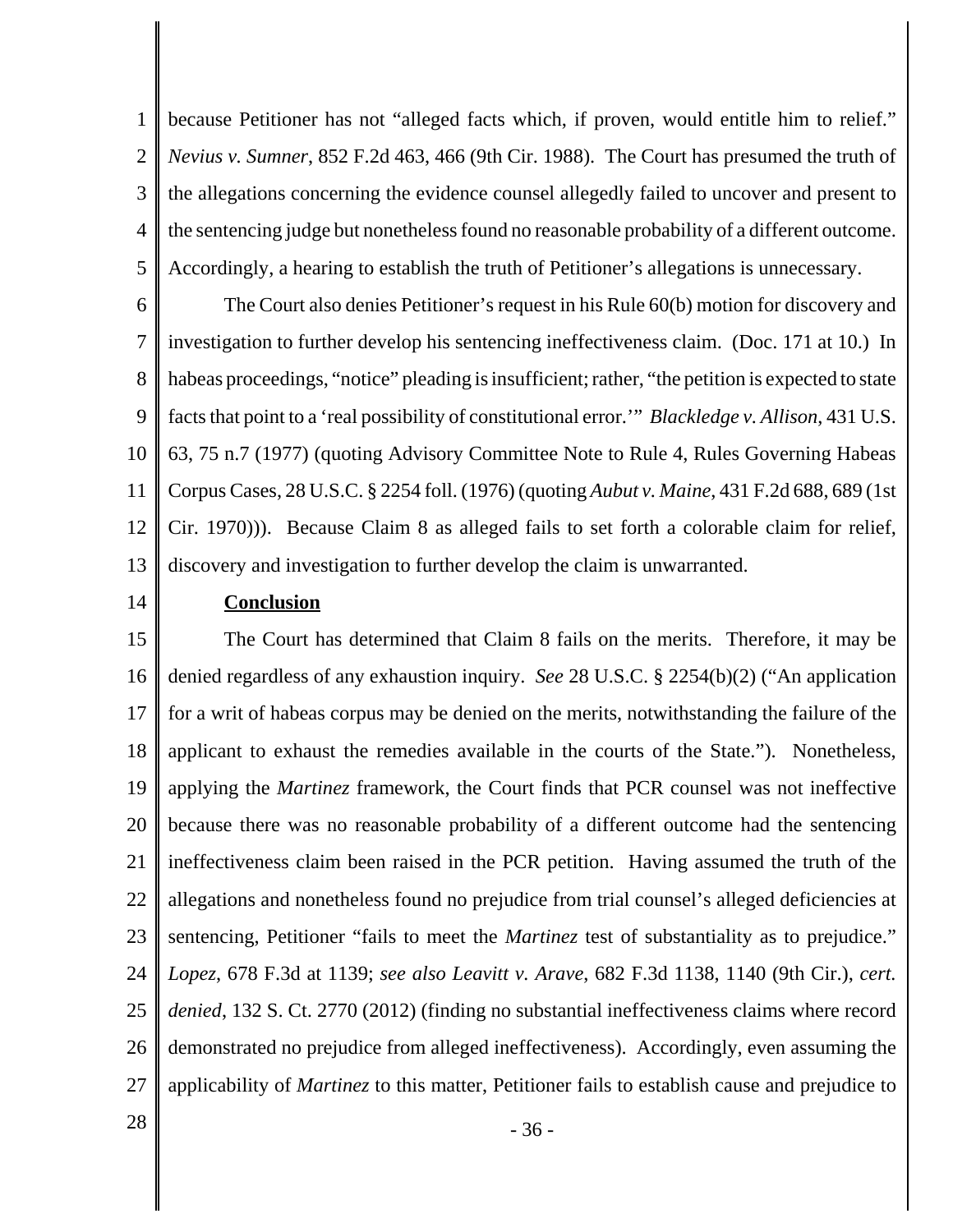1 2 3 4 excuse the procedural default of Claim 8 and therefore fails to establish extraordinary circumstances justifying post-judgment relief. *See Cook*, 688 F.3d at 612 (finding support for denial of Rule 60(b) relief where petitioner failed to set forth a substantial claim of either deficient performance or prejudice by pretrial counsel).

5

#### **CERTIFICATE OF APPEALABILITY**

6 7 8 9 10 11 12 13 14 15 16 17 18 19 20 Rule 22(b) of the Federal Rules of Appellate Procedure provides that a habeas petitioner cannot take an appeal unless a certificate of appealability (COA) has been issued by an appropriate judicial officer. Rule 11(a) of the Rules Governing Section 2254 Cases provides that the district judge must either issue or deny a certificate of appealability when it enters a final order adverse to the applicant. If a certificate is issued, the court must state the specific issue or issues that satisfy 28 U.S.C.  $\S$  2253(c)(2). Pursuant to 28 U.S.C.  $\S$  $2253(c)(2)$ , a COA may issue only when the petitioner "has made a substantial showing of the denial of a constitutional right." This showing can be established by demonstrating that "reasonable jurists could debate whether (or, for that matter, agree that) the petition should have been resolved in a different manner" or that the issues were "adequate to deserve encouragement to proceed further." *Slack v. McDaniel*, 529 U.S. 473, 484 (2000) (citing *Barefoot v. Estelle*, 463 U.S. 880, 893 & n.4 (1983)). For procedural rulings, a COA will issue only if reasonable jurists could debate whether the petition states a valid claim of the denial of a constitutional right and whether the court's procedural ruling was correct. *Id.* In *United States v. Washington*, the Ninth Circuit observed that it is an open question

21 22 23 24 25 26 27 whether a COA is required to appeal the denial of a legitimate Rule 60(b) motion. 653 F.3d 1057, 1065 n.8 (9th Cir. 2011), *cert. denied*, 132 S. Ct. 1609 (2012). Assuming a COA is required, the Court has considered the standard set forth in *Slack* for issuance of a COA as to a procedural ruling. Although the Court finds that reasonable jurists could debate whether *Martinez* applies to Petitioner's case, it concludes that reasonable jurists could not debate whether Claim 8 sets forth a colorable claim of ineffective assistance of counsel at sentencing. Because Petitioner has not alleged a valid claim of the denial of a constitutional